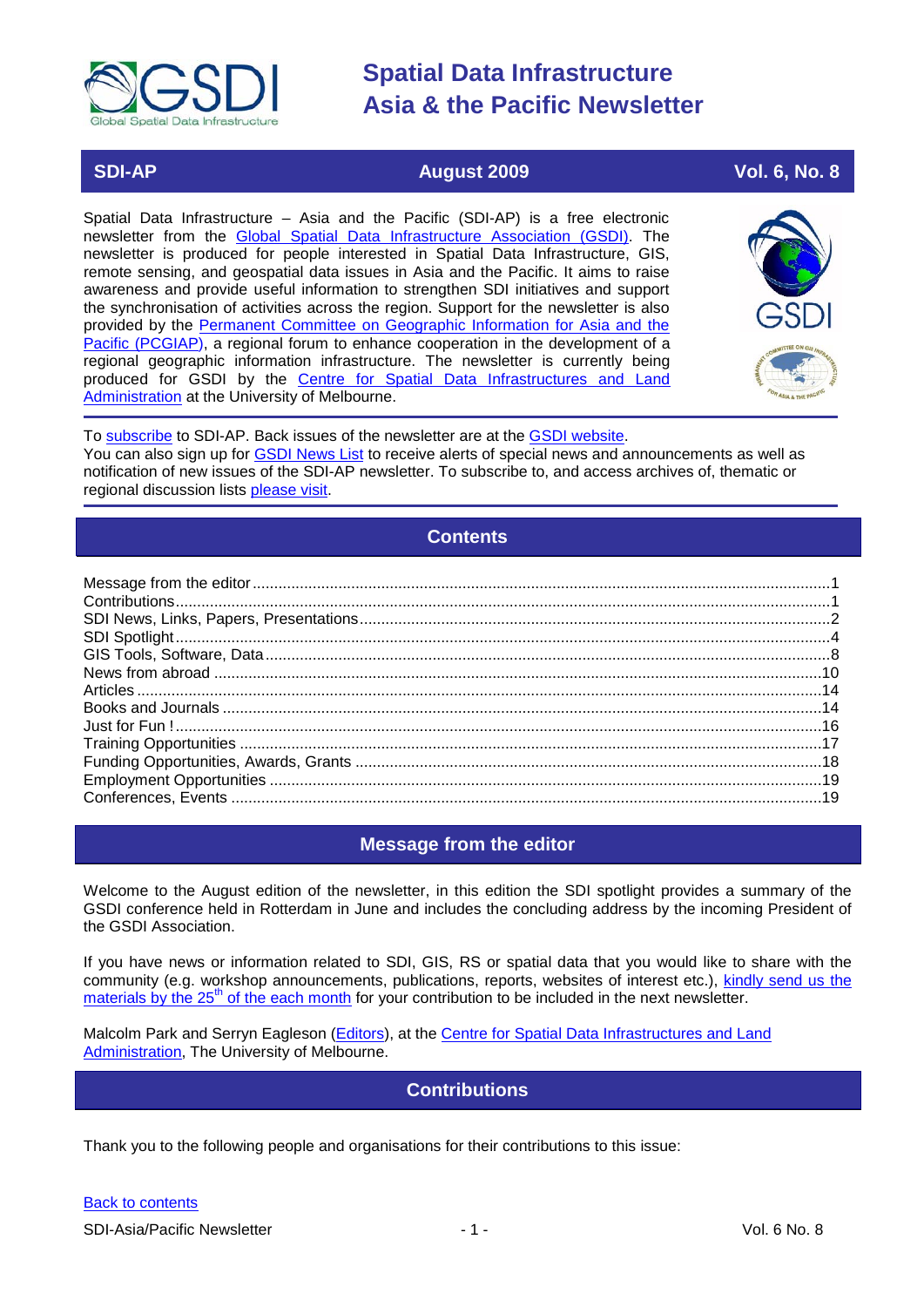

Paul Box, Kate Lance, and Baek Wonkug for news feeds, the staff of the Ministry of the Interior, Taiwan for the Chinese translation, and Shivani Lal, *GIS Development*, *Asia Surveying Mapping Magazine* for directly feeding into the newsletter.

#### <span id="page-1-0"></span>**[Back to contents](#page-0-0)**

### **SDI News, Links, Papers, Presentations**

#### **[Coordination of Spatial Data in Abu Dhabi is contributing Dhs230m savings in government expenditures](http://www.ameinfo.com/204509.html)**

H.E. Mohammed Ahmed Al Bawardi, Secretary General of Abu Dhabi Executive Council has confirmed that the Spatial Data Initiative (AD-SDI) launched in July 2007 has succeeded in achieving the desired objectives of facilitating geospatial data sharing between government entities and other concerned entities. Source: AME Info

#### **[Tender for SDI in Brunei](http://www.asmmag.com/news/tender-for-sdi-in-brunei)**

Tenders are invited for the implementation of Phase 2 of the Brunei Darussalam Spatial Data Infrastructure. The Brunei Survey Department says the contractor will study and make recommendations for improvements to the existing infrastructure. These include technologies for expansion, policies to enable the use of spatially referenced data, human resources and standards.

Source: Asia Surveying & Mapping Magazine

#### **[Intergraph® Launches New Spatial Data Infrastructure \(SDI\) Application](http://www.agi.org.uk/pooled/articles/BF_NEWSART/view.asp?Q=BF_NEWSART_313389)**

Intergraph® has introduced new spatial data infrastructure (SDI) application software to ensure harmonised geospatial data exchange within the enterprise and between government, businesses and the public for improved communication, collaboration, productivity, ease of maintenance and reduced costs. Source: **[Association for Geographic Information](http://www.agi.org.uk/default.asp)**

#### **[New Zealand: new licence improves access to environmental data](http://www.geospatial.govt.nz/new-licence-improves-access-to-environmental-data/)**

There is new lease of life for two fundamental environmental databases

The Ministry for the Environment made the Land Cover Database and the Land Environments New Zealand classification available online, for free and with an unrestricted license. This is part of a strategy to make public sector data more accessible.

Both are spatial databases containing geographic boundaries and descriptions of the types of land cover and the environment they exist in. The databases are already used in central and local government for analysis and planning so that better management decisions for our environment can be made. Source: Kate Lance

#### **[Online community for Earth Sciences professionals](http://www.gisdevelopment.net/news/viewn.asp?id=GIS:N_tuqmpgldsv&Ezine=jul0609§ion=News)**.

The [eCognition Cmmunity](http://earth.definiens.com/document/definiens-launches-ecognition-community) is part of the Definiens, the Enterprise Image Intelligence company, new geospatial website, earth.definiens.com, and provides an integrated environment for collaboration and knowledge transfer, along with social networking facilities. Registration to the eCognition Community website is open to all geospatial professionals and academics. The website enables its members to collaborate and share knowledge in blogs, discussion boards, ruleware exchange, video and audio file sharing facilities, a knowledge wiki, and private conversation space.

Source: GIS News and [Definiens](http://earth.definiens.com/)

#### **[Moves to free Victoria \(Australia\) public sector information](http://www.parliament.vic.gov.au/edic/inquiries/access_to_PSI/PSI_Inquiry_Media_Release.pdf)**

The Victorian Parliament's Economic Development and Infrastructure Committee in Australia tabled a report on for improved access to Victorian Government information. The Committee was asked to report on the benefits and costs of maximising access to and use of Government information for commercial and non-commercial purposes. The Committee's key recommendation is that the Victorian Government establish an Information Management Framework (IMF), with open access to Government information at no or marginal cost as the default position. See [full report.](http://www.parliament.vic.gov.au/edic/inquiries/access_to_PSI/final_report.html)

Source: Kate Lance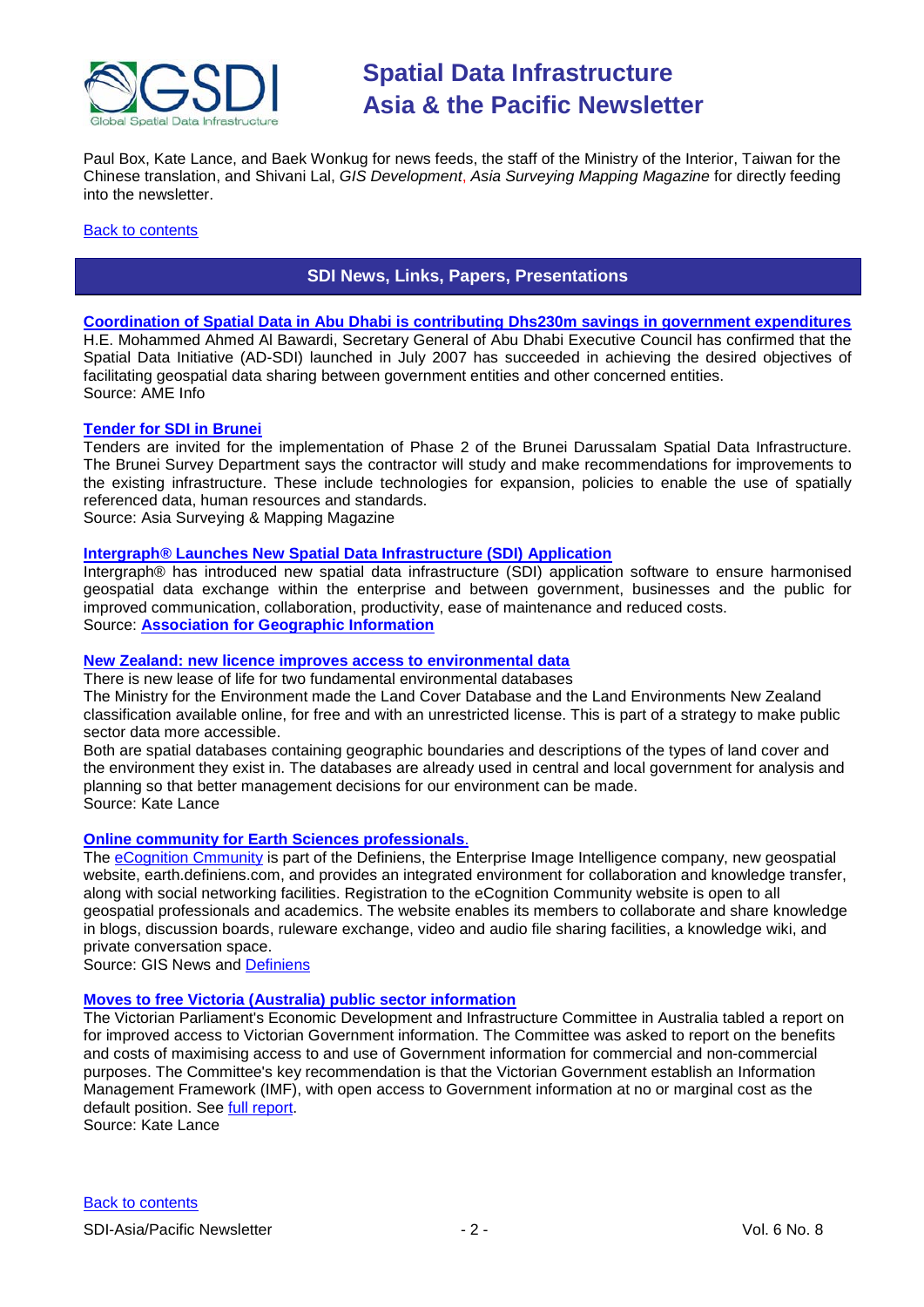



**[Identification of Malaria Hot Spots for Focused Intervention in Tribal State of India: a GIS](http://newsletter.directionsmag.com/link.php?M=145624&N=1777&L=26698)  [Based Approach](http://newsletter.directionsmag.com/link.php?M=145624&N=1777&L=26698)**

Aruna Srivastava and her team from India's National Institute of Malaria Research worked with colleagues from the National Vector Borne Disease Control Program and the State Health Department to use GIS to pinpoint trouble spots for timely preventive action. She said, "This is the first time that GIS has been used in a national control program for tribal malaria. The system

identifies hotspots from which malaria flares up every time conditions favorable for transmission occur." This article, published in BioMed Central's open access *International Journal of Health Geographics*, describes the creation of the GIS and its implementation in the malaria-stricken Madhya Pradesh region. Link provided by [Directions Magazine](http://www.directionsmag.com/article.php?article_id=3215)

#### **Satellite map by NATO helps predict floods**

Germany: NATO's satellite imaging experts have created a map that predicts likely flooding patterns and areas in Afghanistan, making it possible to plan preventive action for future flood seasons. Sopurce: [GIS News](http://www.gisdevelopment.net/news/viewn.asp?id=GIS:N_ylaqkdbopj&Ezine=jul1309§ion=News)

#### **Isro preparing satellite to map climate change**

Kolkata: The Indian Space Research Organisation (ISRO) is working on a geostationary satellite, which it plans to hand over in two to three years to the Indian Meteorological Department (IMD) to help it unravel climate change trends. Source: [GIS News](http://www.gisdevelopment.net/news/viewn.asp?id=GIS:N_soidgkqyht&Ezine=jul1309§ion=News)



#### **[Vietnam's first ground station to receive satellite images](http://www.thanhniennews.com/education/?catid=4&newsid=50649)**

The Ministry of Natural Resources and Environment (MNRE) opened Vietnam's first ground station to receive satellite pictures in Hanoi's Tu Liem District. The station, the fifth of its kind in Southeast Asia, can receive five kinds of satellite images with high resolution, including those transmitted by Envisat - an Earth-observing satellite built by the European Space Agency. The station is part of a national project to set up a system to monitor local natural resources and environment, the ministry declared at the opening ceremony. The project, invested in by the ministry's National Remote Sensing Center, also includes a center to process satellite photos, maintain a database as well as a network of 17 organisations applying the database with remote sensing technology. The station will work to support related agencies to monitor the impacts of climate change and natural disasters, and compile statistics on land and forests nationwide. Source: Kate Lance

#### **[Bangladesh extends digital mapping project](http://bdnews24.com/details.php?id=88780&cid=2\)**

The Bangladesh government is set to bring all major cities under an extended digital mapping project, to better execute development programmes. An ECNEC meeting on chaired by Prime Minister Sheikh Hasina approved the 'Improvement of the Digital Mapping System of Survey of Bangladesh' at an estimated cost of Tk 181.43 crore. The digital topographic survey will be launched by the Bangladesh Survey Department at all divisional headquarters across the country. The project paper states that the aim is to prepare and supply highly detailed digital topographical data to better plan and execute public and private sector development programmes. "The revised mapping project is likely to be completed in 2016 under the new project, 160 digital topographic maps of 1:5000 scale and 160 databases will be created in the five other divisional headquarters" said planning secretary Habibullah Majumdar. Source: GIS Development

#### **[Swine Flu Map of China](http://www.supermap.com/news/news_view.asp?news_id=125)**

SuperMap in China has published what it calls an 'Intelligent H1N1 Analysis Web Map System'. The map tracks outbreaks of the virus known as 'swine flu' around China. It features source attributions, report dates, and current known status. It is updated as daily reports of the latest suspected and confirmed cases are made available.

Source: Asian Surveying & Mapping

#### Also from [GIS News:](http://www.gisdevelopment.net/news/viewn.asp?id=GIS:N_cqspkuofgh&Ezine=jul2009§ion=News)

#### **Spatial data supports swine flu pandemic planning**

NHS emergency planners in Bristol and the Avon region are developing their swine flu pandemic response strategy with spatial data from Dotted Eyes. The work involves four primary care trusts and is part of a national drive to co-ordinate the distribution of antiviral stocks in the event of a major disease outbreak.

#### [Back to contents](#page-0-0)

SDI-Asia/Pacific Newsletter  $\sim$  3 - 3 - Vol. 6 No. 8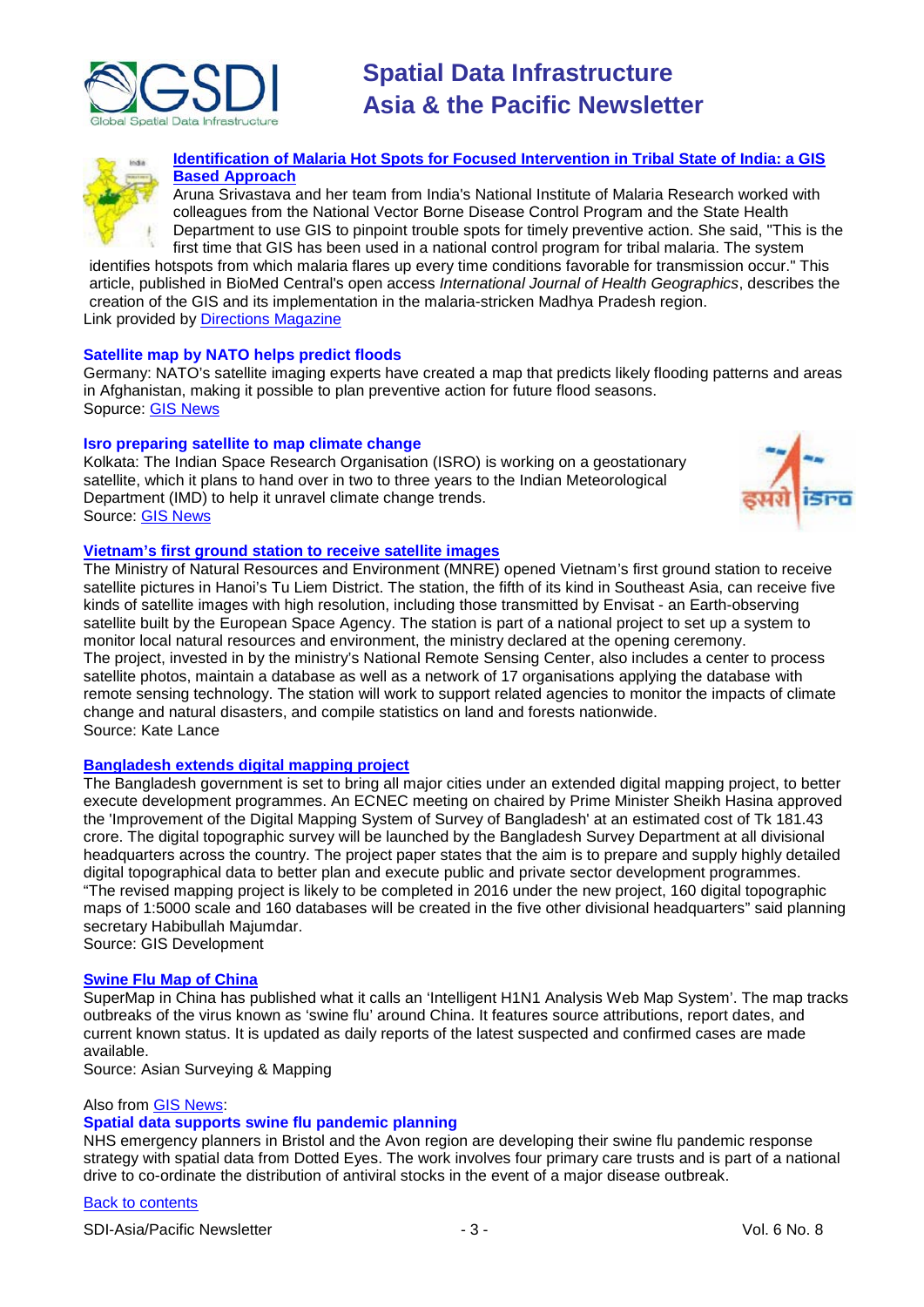

Dotted Eyes data has been used to identify the optimum number and locations of antiviral collection points. Key factors are population statistics and travel times to community pharmacies.

#### **[DigitalGlobe Crisis Event Service](http://media.digitalglobe.com/index.php?s=43&item=170%20for%20more%20information.)**

DigitalGlobe has launched a web service providing pre- and post-event satellite imagery for emergency planning, response and recovery. Imagery is collected from the QuickBird and WorldView-1 satellites, and will be available online within 1-3 days of the event. Imagery from WorldView-2 will be added once the satellite is launched and as products become available.

Source: Asian Surveying & Mapping

#### **[India Monitors Coasts Using Satellite Imagery](http://www.asmmag.com/news/india-monitors-coasts-using-satellite-imagery)**

The Indian government is proposing to use satellite imagery to monitor environmental violations along its coast. Source: Asian Surveying & Mapping

#### **The First Korea & Japan Symposium on Aerial Laser Mapping**

The application of laser mapping have been widely recognized in geomatics as well as other fields such as defense, environment, resource management, archaeology, remote sensing and geophysics. In order to meet the increasing demand, the first Korea-Japan symposium on laser mapping with aerial photography was held on July 3th at University of Seoul(UOS), Korea. The UOS and Japanese Association of Precise Survey and Applied Technology(APA) arranged the symposium with support of Korea Hydrographic and Oceanographic Administration (KHOA) and Korean Society of Surveying, Geodesy, Photogrammetry and Cartography(KSGPC).

Ten experts made talks on lidar data processing and various applications. Japanese experts' topics were the procedure of laser data and the various methods for quality assurance and quality control. Applications on laser Mapping were introduced on riparian and coastal management, urban building modeling implementation, forestry and environment. On the other hand, experts from Korea focused on how to fuse lidar data with aerial photographs for the better DSM and to what national programs laser mapping geomatics have been applied such as National Framework data for contour lines, 3-D geoSpatial Information Implementation Program and the Integrated Survey of Coastal line. Discussion Session was made with the agenda on the institutional and technical plan for the regular exchanges between two countries. About one hundred fifty experts from academic side and geomatics industry attended and expected the next symposium.

This symposium provided systematic educational daily program on cutting-edged laser technology as well as upgraded Korea-Japan international cooperation in Geomatics.

Materials and Presentations from the Symposium are available from [HERE](http://www.intelligentkorea.com/bbs/zboard.php?id=contact_psd&page=1&sn1=&divpage=1&sn=off&ss=on&sc=on&select_arrange=headnum&desc=asc&no=70) and [ALSO HERE](http://www.intelligentkorea.com/bbs/zboard.php?id=contact_psd&page=1&sn1=&divpage=1&sn=off&ss=on&sc=on&select_arrange=headnum&desc=asc&no=71)

Source: Yunsoo Choi (Professor in Dept. of Geoinformatics, The University of Seoul) & Wonkug Baek

#### **[NGIS China Wins Australian Award](http://www.ngis.com.au/Media+and+Publications/News/1572.aspx)**

NGIS China has won a major award in Australia for creating a 3D environmental assessment tool for Chinese engineering company, CISDI. The planning tool integrates environmental modelling with 3D and spatial technologies. It allows decision-makers to assess the potential social and environmental impacts of major construction projects in the densely populated region of Chongqing. The Award was by the Surveying and Spatial Sciences Institute in Perth.

Source: NGIS

#### **Emerging trends in geospatial technology**

Dr. R. Ramachandran, Centre Director, National Technical Research Organisation, India chaired the post lunch session of the Geo intelligence Conference where the topic of discussion was "Emerging Trends" Source: [GIS Development](http://www.gisdevelopment.net/news/viewn.asp?id=GIS:N_frdqcusnev)

<span id="page-3-0"></span>[Back to contents](#page-0-0)

[Back to contents](#page-0-0)

### **SDI Spotlight**

Between the  $15<sup>th</sup>$  and  $19<sup>th</sup>$  of June the  $11<sup>th</sup>$  Global Spatial Data Infrastructure (GDSI) conference was held in Rotterdam. The theme for the conference was Spatial Data Infrastructure Convergence: Building SDI Bridges to Address Global Challenges. A number of news reports about the conference are now available and have been



SDI-Asia/Pacific Newsletter  $\overline{V}$  - 4 -  $\overline{V}$  -  $\overline{V}$  Vol. 6 No. 8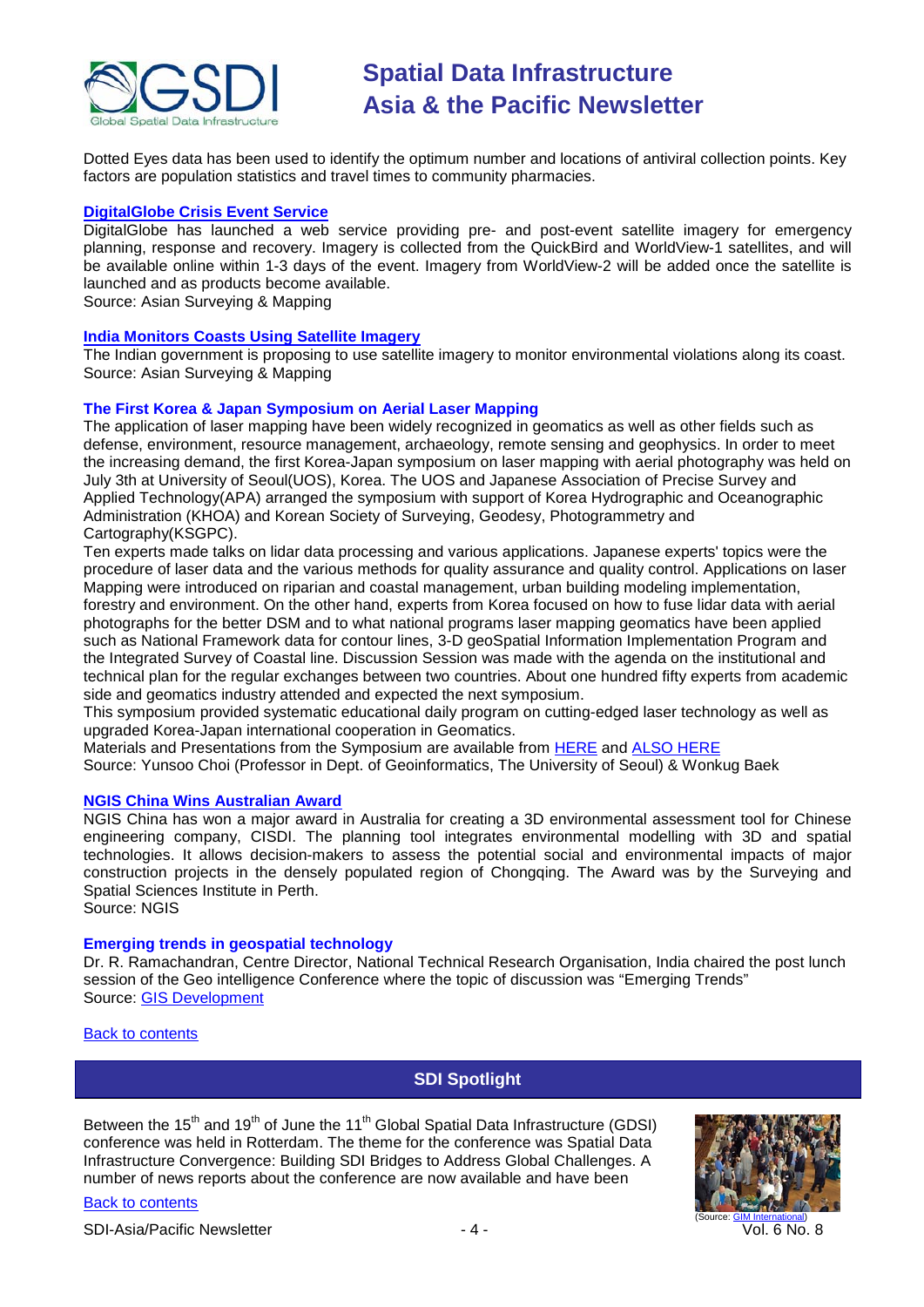

assembled below. Readers should note that the GSDI 12 Conference has been set down for Singapore on 18- 22 October, 2010. This month's "Spotlight" feature includes a **Summary of GSDI 11** by Rohan Bennett and the concluding address by the incoming President of the GSDI Association.

**GSDI 11 – [Special Report](http://www.gisdevelopment.net/events/reports/2009/gsdi.htm)** courtesy of GIS Development Weekly

**[GSDI Conference Underway](http://www.gim-international.com/news/id3859-GSDI_Conference_Underway.html)** courtesy of GIM International

## **GSDI 11 World Conference**

Spatial Data Infrastructure Convergence: "Building SDI Bridges to address Global Challenges"

#### **Summary and Perceptions from CSDILA members**

- **Europe:** GSDI11 was quite Euro-centric as INSPIRE ran along side GSDI11. This was a good thing as it provided a rich contextual understanding of the European context, its key initiatives and main challenges. The Europeans have established a very strong collaborative environment in terms of standards and metadata development. Legislative strategies for achieving collaboration appear to be working
- **Champions:** The important role of 'champions' was a recurrent theme through the week. Gary Nairn set this agenda item on Tuesday and it remerged in sessions to do with selling the discipline to students, attracting funding and setting R&D agendas
- **Metadata:** Seemed to be touched upon in most sessions including the 3 dedication sessions and 1 workshop. INSPIRE initiative appears to have taken a lead role in metadata development. Australia also had a number of presentations focused specifically on metadata management and tool development
- **SDI and Land Administration:** Stig chaired a session specifically on devoted to LA and SDI. This has particular relevance to our group. Our RRR presentation received good feedback in the following plenary session. Paul van der Molen and Peter O also delivered updates on the core cadastral domain model. Other presentations were delivered from Russia, Stig (Land management paradigm) and the Netherlands (Developing a 'European' cadastre for SDI)
- **Volunteered Data:** This is an emerging area. Developing SDI from the ground up. Key questions answered: Who are the types of people creating spatial data? Why do they share it? How useful is their data? How can it be incorporated into SDI? Can we try to manage this process?
- Legal and Policy Aspects: A few very good papers here. Flaws or inadequacies in EU policy statements exposed. Also: creative commons and licensing explained.
- **Funding SDIs:** A really crowded session. Could not get into the room. A few must read articles in this workshop.
- **Future of SDIs:** Current and future developments in SDI were discussed. CSDILA were mentioned here: 1 of the 3 key international research groups leading developments in SDI.

#### **Closing Speech by the Incoming President, GSDI Association, Associate Professor Abbas Rajabifard,** Friday 19 June 2009

Dear colleagues, friends, ladies and gentlemen.

It is a great honour and privilege for me to assume the role of President of the GSDI Association.

The Association plays a critical role in helping to address societal problems through the use of spatial capacity. Therefore I commit to provide the leadership the Association requires in order to achieve its objectives and implement its strategies, and commit to listen and respond to your needs as members and work very closely with our GSDI Board.

We have come along way since the GSDI initiative began in 1996 and the Association came into existence in 2002.

The scope of the Association has broadened considerably in this relatively short time. This reflects the expanding uses to which spatial capacity is now able to be deployed, the increasing diversity of organisations and skills now using this capacity, and the corresponding expansion in demands of Association members.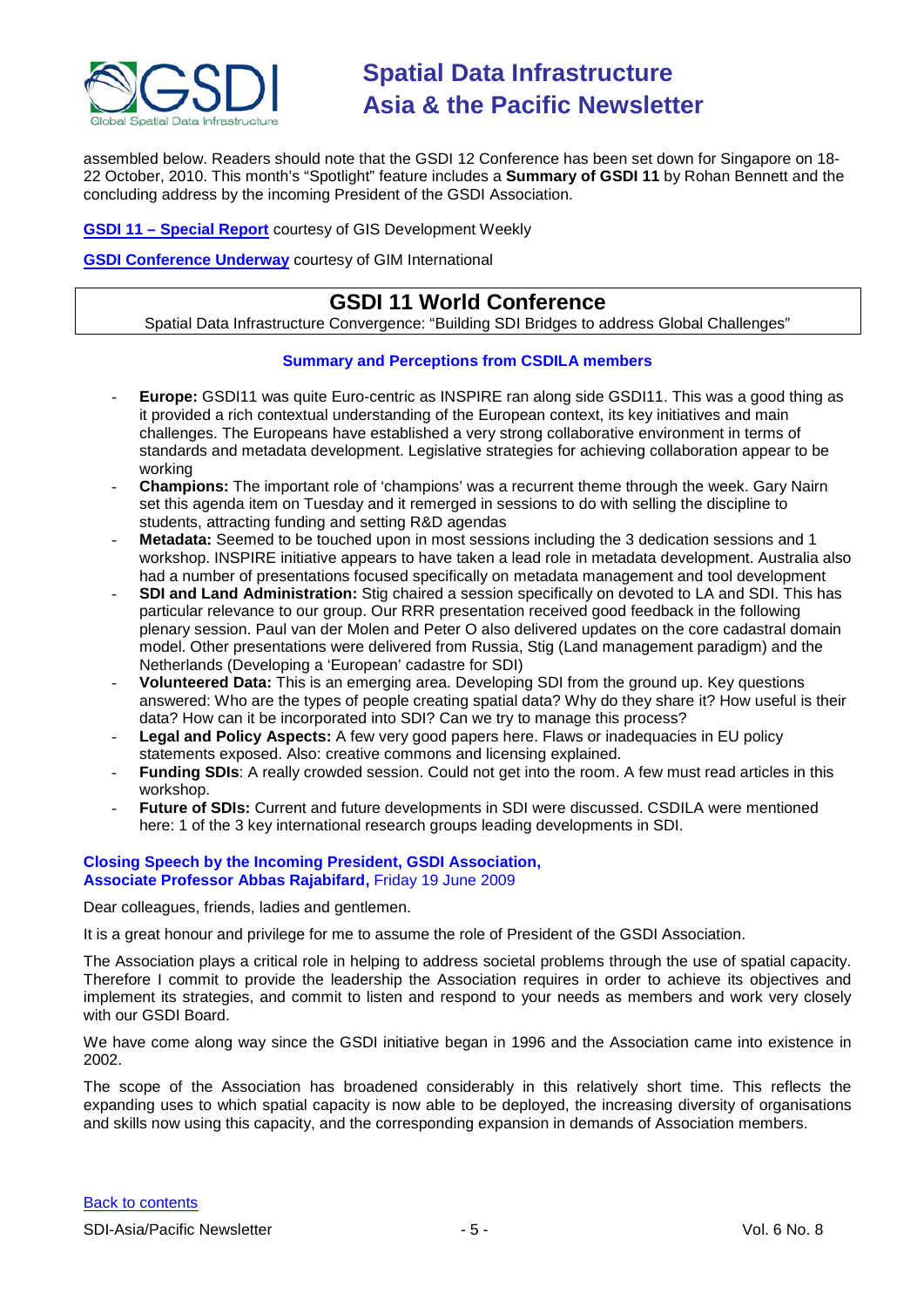

Those who have steered the Association along this dynamic road have done so in a responsive and measured way, ensuring appropriate adjustment and continuity in Association affairs. Many people have contributed to this outcome, far too many people to mention here by name.

However there are a few individuals I must recognise – Bas Kok, for his leadership and friendship during his term as President, Harlan Onsrud for his dedication and vision over the years, and Al Steven for his input and contribution in the planning and organization of GSDI conferences and activities of the association over many years.

I would also like to recognize our outgoing GSDI board members:

- Past President Jarmo Ratia (Land Survey of Finland)
- Non-Profit Gabor Remetey-Fulopp (Hungarian Association for Geo-information)
- Region Africa Olajide Kufoniyi (Regional Center for Training in Aerospace Surveys, Nigeria)

Also, I would like to congratulate and welcome to our new and re-elected board members.

This conference is a milestone in our GSDI journey. So, as incoming president I would like to take opportunity and thank our partners for this conference, particularly Allessandro Annoni and his team in the INSPIRE program, and Rob van de Velde and Jacqline Meerkerk and their team in the Dutch Geonovum program and Dutch Space for Geo Information program.

As Professor Kok stated in his opening Conference address, the conference theme, *SDI Convergence: Building Bridges in Support of Local to Global Challenges* tells us what we aspire to do and why we seek to do it. Bas' hope was that we focus in this conference on investigating and sharing how we can apply our expertise to build bridges across disciplines and borders to make life better on this planet we all share. In my mind the conference has met and exceeded these expectations.

The huge size of the conference program points to the relevance and level of interest in the subject areas of the conference partners.

The conference has shown, once again, the essential requirement for the Association to partner in order to delivering credible outcomes, with INSPIRE and Geonovum at this event, as we did with FIG in GSDI 9.

Through the various plenary, parallel and poster sessions the conference has presented material covering a multitude of topics:

- Societal challenges;
- Convergence and collaboration (GEO/GEOSS, GEOSS/OGC/GSDI, the UNSDI, and, government, business and the scientific community);
- SDI development (national, regional, continental -INSPIRE, and in the marine environment);
- SDI applications;
- Technical issues (data interoperability and harmonisation, …);
- Research and development;
- Policy and governance (SDI assessment, data sharing, return on investments; business models); and
- Capacity building (GSDI knowledge network, regional newsletters, future spatial skills, International Geospatial Society, Rotterdam Geo Youth Capital 2009; Master Classes).

We have a strong strategic focus in the Association. This shows we are an organisation strong on teamwork and an organisation on the move.

- Our activities are dedicated to international cooperation and collaboration in spatial data infrastructure development to address the social, economic, and environmental issues confronting the world;
- We regularly offer conferences such as this one to enhance communications among practitioners as well as among the leadership of other geospatial organizations. We purposefully take our conferences to different parts of the globe in order to serve all parts of the planet;
- We publish monthly newsletters within and for various regions of the globe in multiple languages in order to keep all geospatial specialists aware of opportunities to become engaged and participate in their own regions;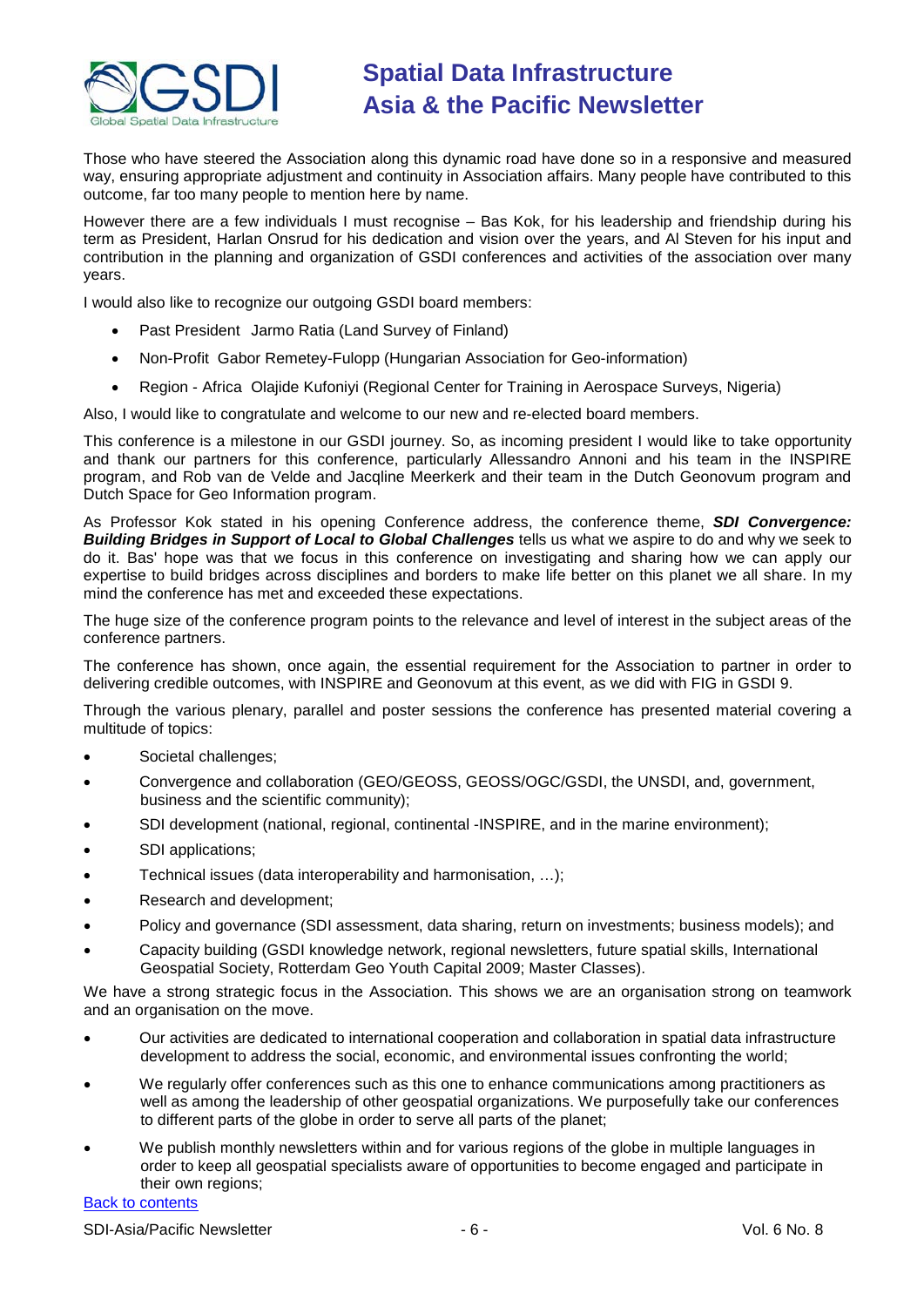

- We offer a regular small grants program in furtherance of SDI development in developing nations;
- We are expanding support of our working committees that are actively addressing technical, legal and socioeconomic, social impact, and communication issues;
- An important priority for us is to enhance our inclusivity so that we better respond to the individual needs of members, are open and accommodating to the ideas of others, and draw people from different backgrounds into our Association. **The creation of an International Geospatial Society** which is an individual Arm for our Association and this is an excellent example of this strategy.

I believe the essence of what we do in the Association is help to create an enabling environment that enhances outcomes in societies, economies and the global environment. **The betterment of societies through spatial enablement is one of my goals as President**.

Spatial enablement will assist both developed and developing countries to pursue sustainable development objectives and it will ensure better productivity and efficiency.

Therefore, I would like us all to consider as a theme for the GSDI Association in the next period, and the GSDI 12 conference in Singapore in October 2010 (jointly with the PCGIAP) – "**Realizing Spatially Enabled Societies"**.

'Spatially Enabled Society is a scenario for the future. Because we are living in an increasingly complex and rapidly changing world.

Our relationships with our physical world and the way we use our social networks are changing as we deploy technology in new ways to create new ways of interacting with each other.

Spatial information and technologies are key tools in this transformation because we define our relationships by place. The 'spatial enablement' that these tools create can reshape our lives.

I look forward to working with you and receiving your contributions,

But before I finish, please let me to call to the podium Mr Bas Kok to come and receive a token of our appreciation, which can be worn to identify him as one of the significant GSDI past leaders.

This is part of a new culture that we started from this conference to recognize and acknowledge the contribution of the past President. The other past presidents in our Association have also received these recognitions on Wednesday.

Once again thank you for your support and look forward seeing you in Singapore next year.

Thank you, Abbas Rajabifard, Friday June 19, 2009, GSDI-11 World conference, Rotterdam

**\* \* \***

Aditionally, July saw the conduct of the "Land Administration Intensive Course" which was conducted by the University of Melbourne for the Indonesian government for which we intend to include some of the course materials in a later issue of the newsletter. Below is a brief description of the course.

The Centre for SDIs and Land Administration, The Melbourne University hosted a group of Indonesian professionals and academics for a specialist training course in land administration. The course ran from 13-17 July 2009 and the participants include personnel from the National Land Agency of The Republic of Indonesia (BPN) and Gadjah Mada University and the Institute of Technology Bandung (ITP) which are Indonesia's two leading universities in the field of engineering. The course was sponsored by the Indonesian Land Administration Agency and the World Bank. The objectives of the course were to update members of National Land Agency of The Republic of Indonesia and staff members of Gadjah Mada University and Bandung Institute of Technology on modern land administration systems and the need for an effective and efficient cadastre. This included a review of a variety of technologies for developing and maintaining such systems, and to understand and analyse a range of approaches to land administration in both developed and developing countries.

#### **The editors are actively soliciting contributions to the monthly "SDI Spotlight" feature for the September and subsequent issues.**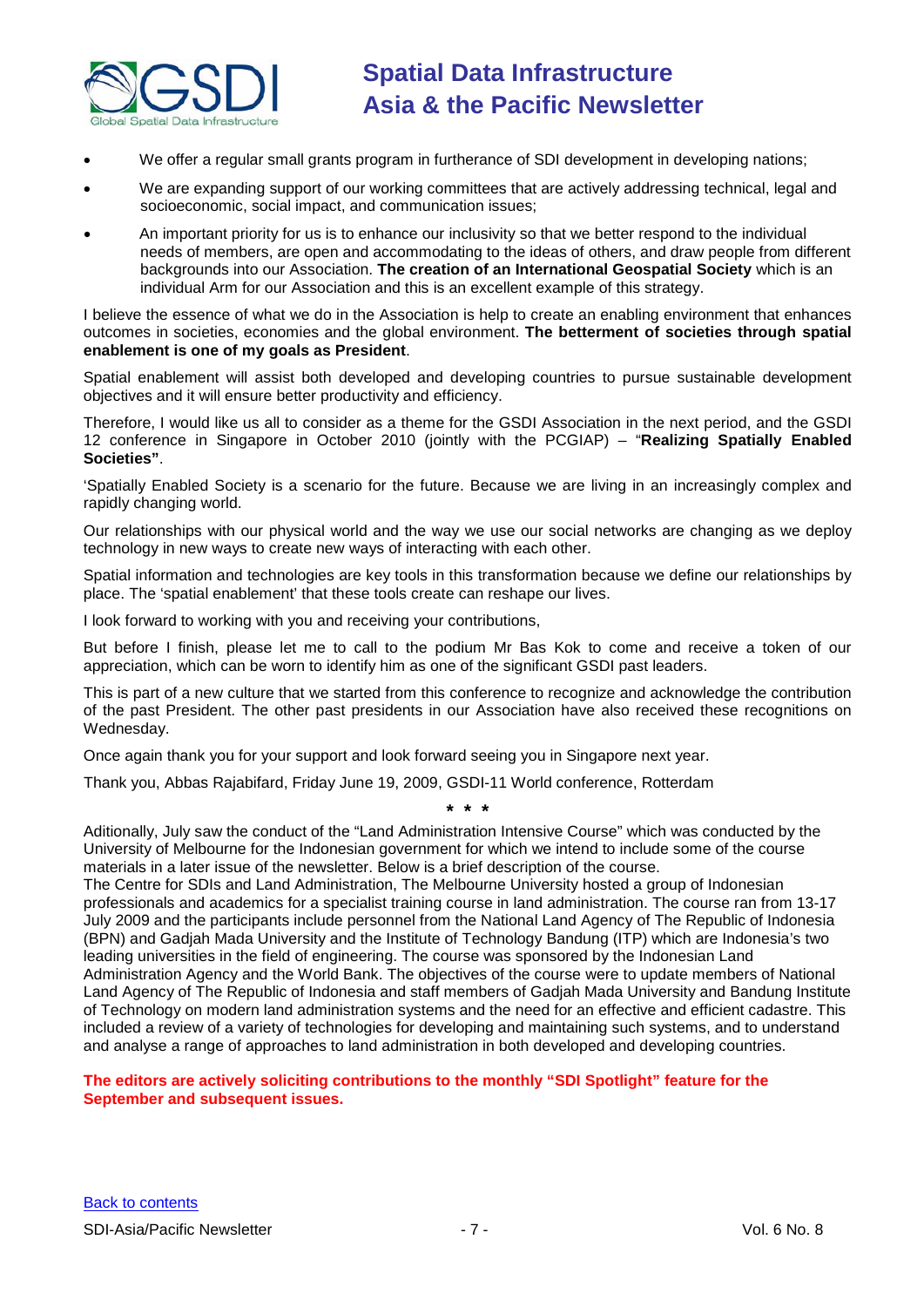

### **GIS Tools, Software, Data**

#### <span id="page-7-0"></span>**[Yashada Maps Pune, India](http://www.asmmag.com/news/yashada-maps-pune-india)**

The Yashwantrao Chavan Academy of Development Administration (Yashada) has begun mapping all the districts in the Indian city of Pune. The maps will provide detailed data on health, education, nutrition, housing and employment. They will also include other information on rainfall, cropping pattern and sanitation. Source: Asia Surveying Mapping Magazine

### **[Garmin-Asus nüvifone™ Available for Purchase in Asia](http://www10.giscafe.com/nbc/articles/view_article.php?articleid=722854)**

Garmin-Asus, a co-branded alliance between Garmin® Ltd. (NASDAQ: GRMN) and ASUSTeK Computer Inc. (TAIEX: 2357), announced that the Garmin-Asus nüvifone G60 will go on sale in Taiwan on July 27, and in Singapore and Malaysia by the end of August. Also in August, the Garmin-Asus nüvifone M20 will go on sale in Taiwan, Hong Kong, Singapore, Thailand and Malaysia.

*"The Garmin-Asus nüvifone series is a breakthrough product line that integrates navigation and location based services (LBS) like no other phone in the market today."* Source: GISCafe

#### **[RapidEye Releases Sample Images](http://www.asmmag.com/news/rapideye-releases-sample-images)**

The German remote sensor, RapidEye AG, says it have released sixteen images generated by the RapidEye system. The samples of the RapidEye Standard Image Products show a variety of areas around the world, including agricultural, forestry and urban. Potential customers can test the products free of charge via the company's website.

Source: Asia Surveying Mapping Magazine

#### **[Mobile phone alerts to warn of disaster in Bangladesh](http://scidev.net/en/news/mobile-phone-alerts-to-warn-of-disaster-in-banglad.html)**

A pilot scheme testing mobile phone messaging as an early warning system for natural disasters in underway in Bangladesh. The country has signed an agreement with mobile phone operators Grameenphone and Teletalk to provide 'early warning alerts' to its 46 million mobile phone subscribers. Unlike normal text messages, which go into message boxes, the warnings flash automatically on the phone's screen without users pushing a button - making the system user-friendly.

See also: [TeleTalk, GP to trial disaster alerts](http://www.bdnews24.com/details.php?cid=2&id=86214) Source: Kate Lance

#### **[Malaysian Flood Map](http://www.asmmag.com/news/malaysian-flood-map)**

The Malaysian Remote Sensing Agency and the Drainage and Irrigation Department have co-operated to produce a flood map of the country. It covers the most significant events of the last five years. The maps were produced from satellite imagery and depict the full extent of flooded areas. Source: *Asian Surveying & Mapping* magazine

#### **[Protecting Vietnam's Forests](http://www.asmmag.com/news/protecting-vietnam-s-forests)**

The Vietnamese government says it will commit all necessary resources to protecting the country's forests against fires. Vietnamese forest managers are engaging many techniques, including satellite remote sensing, in an effort to get on top of the problem. Between 1990 and 2005, the country lost a staggering 78 per cent of its primary forests.

Source: *Asian Surveying & Mapping* magazine

#### **2009 Geospatial Technology Report available**

The Geospatial Information & Technology Association (GITA) announced the publication of the 2009 Geospatial Technology Report. This 144-page report contains detailed information on the complexity, direction, and completeness of GIS projects being implemented at 515 organisations—a 9% increase in participation from the 2008 edition. Source: [GIS News](http://www.gisdevelopment.net/news/viewn.asp?id=GIS:N_qsemrybdxf&Ezine=jun2909§ion=News)



#### **[Singapore's CRISP Receives GeoEye](http://www.asmmag.com/news/singapore-s-crisp-receives-geoeye)**

The remote sensing station at the National University of Singapore has begun downloading images from the GeoEye satellite under the terms of an agreement signed last year. The Centre for Remote Imaging, Sensing

[Back to contents](#page-0-0)

SDI-Asia/Pacific Newsletter  $\overline{\phantom{a}}$  - 8 -  $\overline{\phantom{a}}$  -  $\overline{\phantom{a}}$  -  $\overline{\phantom{a}}$  Vol. 6 No. 8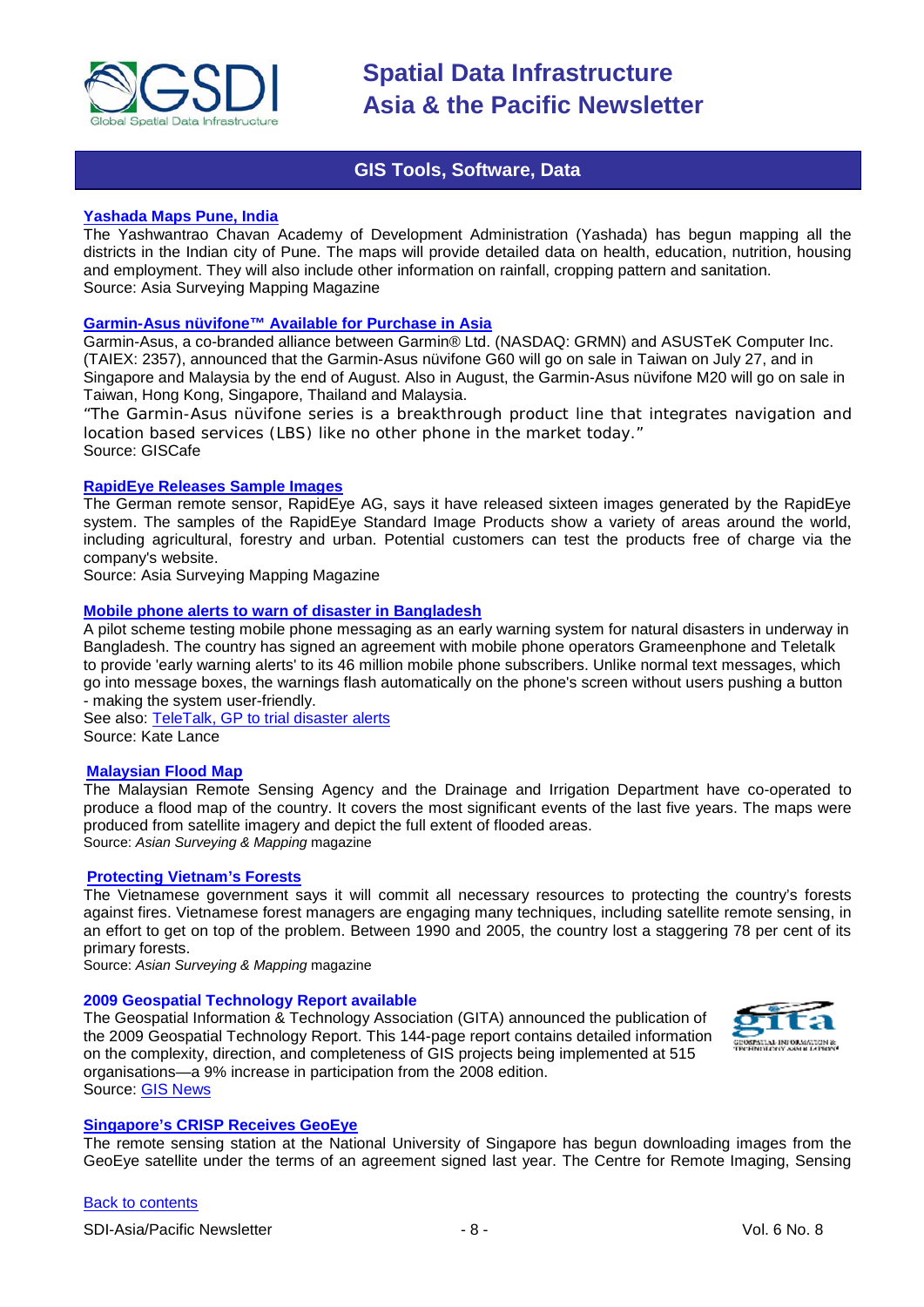

and Processing received its first data in May. CRISP is likely to benefit from GeoEye's new polices, which are aimed at increasing the use of the imagery. Source: Asian Surveying & Mapping Magazine

#### **[Indonesian Scientists Track Disease](http://www.asmmag.com/news/indonesian-scientists-track-disease)**

A group of veterinary scientists from Indonesia is learning to track the spread of animal-borne diseases in a three-week program hosted by the University of Sydney. The program is part of an Australian Aid Agency (AusAid) Australian Leadership Awards Fellowships program. Source: Asian Surveying & Mapping Magazine

#### **GIS to monitor greenhouse gas in New Zealand**

The New Zealand Ministry for the Environment is implementing GIS software from ESRI to analyse, measure, and report greenhouse gas emissions and land-use change. Source: [GIS News](http://www.gisdevelopment.net/news/viewn.asp?id=GIS:N_jpdxuwzogs) and [ESRI.](http://www.esri.com/news/releases/09_3qtr/new_zealand_greenhouse.html)

#### **ESA Monitors Chinese Earthquakes**

A joint Chinese-European team is using satellite radar data to monitor ground deformation across major continental faults in China.

Source: [Asian Surveying & Mapping](http://www.asmmag.com/news/esa-monitors-chinese-earthquakes)

#### **Topographic map of earth from NASA**

Washington: NASA and Japan released a new digital topographic map of Earth that covers more of our planet than ever before. The map was produced with detailed measurements from NASA's Terra spacecraft. Source: [GIS News](http://www.gisdevelopment.net/news/viewn.asp?id=GIS:N_pckhborjnd) and [NASA.](http://www.nasa.gov/home/hqnews/2009/jun/HQ_09-150_ASTER_Topographic_Map.html)



#### **[Air Quality Improves Over Beijing](http://www.asmmag.com/news/air-quality-improves-over-beijing)**

Chinese and Dutch researchers have found that the measures introduced to improve Beijing's air quality ahead of the 2008 Olympic Games succeeded in reducing the levels of nitrogen dioxide (NO2) above the city by about 60 per cent. The project is part of the European Space Agency's Dragon 2 program. Source: Asian Surveying & Mapping Magazine

#### **Chandrayaan-1 develops serious fault**

India's first moon mission Chandrayaan-I, launched in October last with a two-year life span, has lost a major sensor and may meet a premature end, ISRO said. Source: [GIS News](http://www.gisdevelopment.net/news/viewn.asp?id=GIS:N_uwzabidocv)

#### **[Release of GeoNetwork opensource 2.4.0.](http://www.geonetwork-opensource.org/)**

[GeoNetwork opensource](http://geonetwork-opensource.org/) is a standards based geospatial catalog application that helps people and organizations to organize and publish their geospatial data through the web. It is currently used in numerous Spatial Data Infrastructure initiatives across the world.

Important improvements have been made to ease of use, advanced metadata editing, performance and interoperability making it one of the most advanced, if not the most advanced geospatial metadata catalog available on the market today.

The software provides an easy to use web interface to search geospatial data across multiple catalogs, combine distributed map services in the embedded map viewer, send annotated interactive maps to friends by email, publish geospatial data using the online metadata editing tools and optionally the embedded GeoServer map server. GeoNetwork opensource is part of the [Open Source Geospatial Foundation](http://www.osgeo.org/) (OSGeo) software stack, providing software you can trust to be free, open and sustainable. Voluntary support is provided through mailing lists, websites and online forums. Several companies also provide commercial support to help organizations to implement, integrate and maintain the software. You can find them in the Service Provider directory on the OSGeo website.

Source: Jeroen Ticheler of [GeoCat](http://geocat.net/)

#### **Topographic maps of Indian coalfields to be prepared**

The Central Mine Planning and Design Institute (CMPDI), an arm of the Coal India Limited, signed an MoU with the Survey of India for preparation of the large scale updated topographical maps of 28 major coalfields of the country, based on remote sensing technique.

#### [Back to contents](#page-0-0)

SDI-Asia/Pacific Newsletter  $\begin{array}{ccc} -9 \\ - & - \end{array}$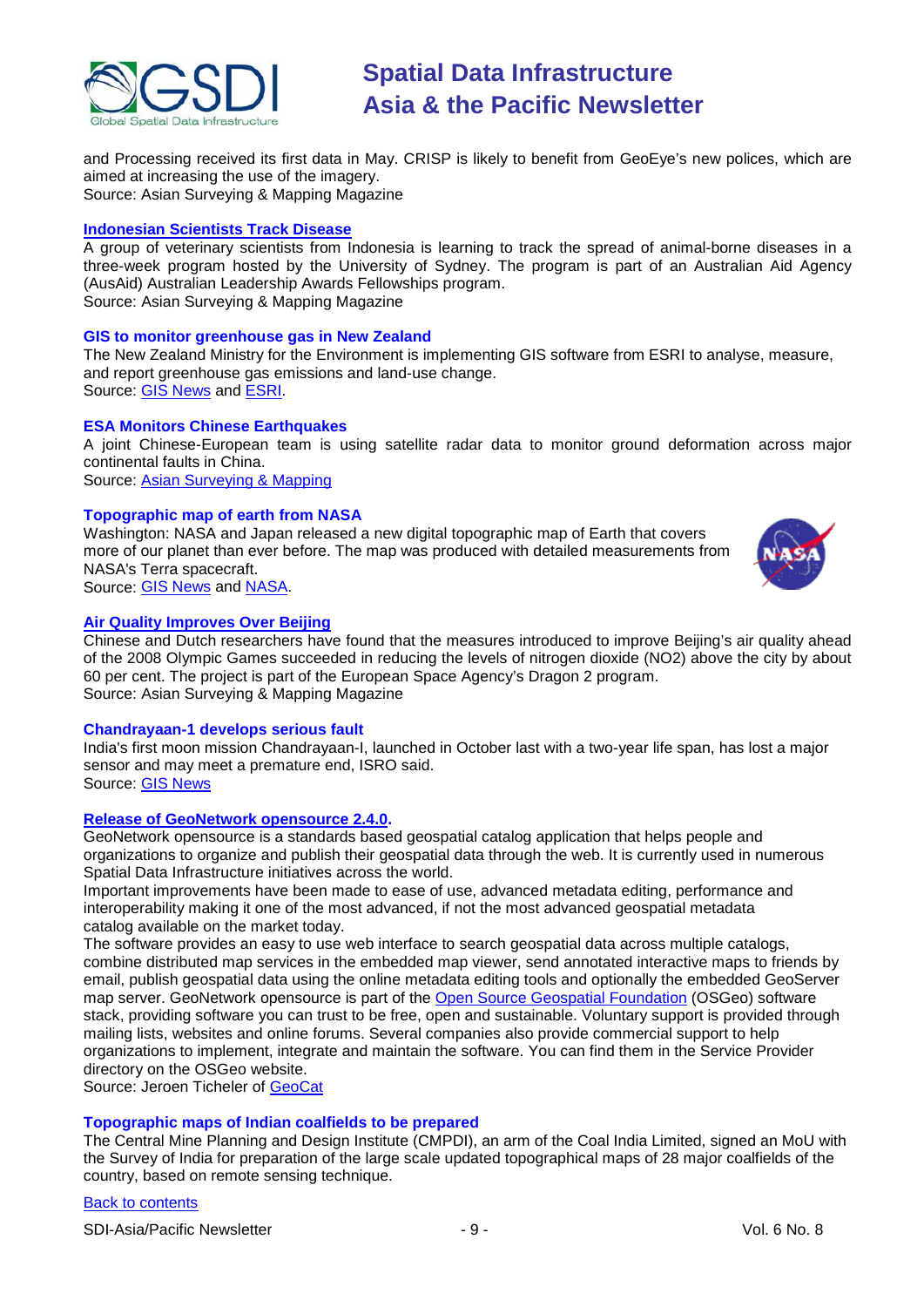

#### Source: [GIS News](http://www.gisdevelopment.net/news/viewn.asp?id=GIS:N_jtnriglzcw&Ezine=jul2009§ion=News)

**The Open Geospatial Consortium, Inc.** (OGC®) announces the **[release of on-line videos](http://www.opengeospatial.org/pub/www/ows6/index.html)** that document the recent final interoperability demonstration of the OGC Web Services Initiative, Phase 6 (OWS-6) Testbed. The SWE, GPW and DSS portions of the demo show how standards-enabled interoperability supports coordinated responses to a hypothetical disaster scenario involving an airport hostage crisis and fire explosion. The AIM demonstration showed the use of web services for flight navigation, taking into account weather, diversions, and other event notifications.

For more information about OWS-6, see [the initial announcement.](http://www.opengeospatial.org/standards/requests/50) OGC and prospective sponsors are planning the next OGC Web Services Initiative, OWS-7, which is expected to begin in the fall and end next summer (details to be announced).

Source: OGC press release

**[Webcasts of presentations](http://www.opensourcegis.org.uk/)** (Stream 1) of The First Open Source GIS UK Conference at Centre for Geospatial Science at for the benefit of the wider GIS community. Source: [Suchith Anand](mailto:Suchith.Anand@nottingham.ac.uk) 

#### **[TASMAP receives International Award for GIS Technology](http://www.media.tas.gov.au/release.php?id=27403)**

TASMAP, the Tasmanian (Australia) Government's base mapping arm managed by the Department of Primary Industries, Parks, Water and the Environment received the international award for its vision, leadership, and innovative use of Geographic GIS technology at the 2009 ESRI International UC. Source: Tasmanian Government Press Release.

#### <span id="page-9-0"></span>[Back to contents](#page-0-0)

#### **News from abroad**

*"This section has been included to highlight some of the developments happening outside the region which demonstrate SDI in action.*

#### **[Geographic Profiling](http://www.blogtalkradio.com/Deborah-Osborne/2008/09/04/Dr-Kim-Rossmo-Geographic-Profiling) Podcast**

Listen to a conversation on BlogTalkRadio with Dr. Kim Rossmo, from the Texas State University Center for Geospatial Intelligence and Investigation, and Deborah Osborne, in which they discuss geographic profiling, investigative failures, and crime and intelligence analysis. Geographic profiling has been utilized in many serial killer investigations but also has applications in analysis of serial arsons, burglaries and sex crimes. This podcast was recorded on Sept. 4, 2008.

Source: [Directions Magazine](http://www.directionsmedia.net/newsletters.archive/index.php?ID=1434)

#### **Satellite monitoring of Caspian Sea to be carried on**

ScanEx Research and Development Center and the Kazakh Agency of Applied Ecology (KAPE) initiated the second stage of satellite-based radar monitoring of the northern and middle part of Caspian Sea. Source: [GIS News](http://www.gisdevelopment.net/news/viewn.asp?id=GIS:N_brqunfxicg) and [Scanex.](http://www.scanex.ru/en/news/News_Preview.asp?id=n240242222)



#### **Seychelles completes oil slick mapping project**

Infoterra Ltd has completed an oil slick mapping and interpretation project of offshore **erra** Seychelles in collaboration with Seychelles Petroleum Company (Seypec). This is the largest slick mapping project ever undertaken offshore Seychelles - with the acquisition of over 150 radar satellite scenes across the 500,000 sq km area - the project was undertaken during April and May to take

advantage of the optimum weather window. Source: [GIS News](http://www.gisdevelopment.net/news/viewn.asp?id=GIS:N_bdsfwilont&Ezine=jun0109§ion=News)

#### **New online mapping application for public health**

United K:ingdom: PublicHealthMaps is an innovative web application that combines the familiarity of Google Maps with the power of thematic shading. Users can easily overlay shaded areas to show deprivation and social classifications, along with NHS boundaries and points. Source: GIS News

#### [Back to contents](#page-0-0)

SDI-Asia/Pacific Newsletter  $\sim$  10 - 10 - Vol. 6 No. 8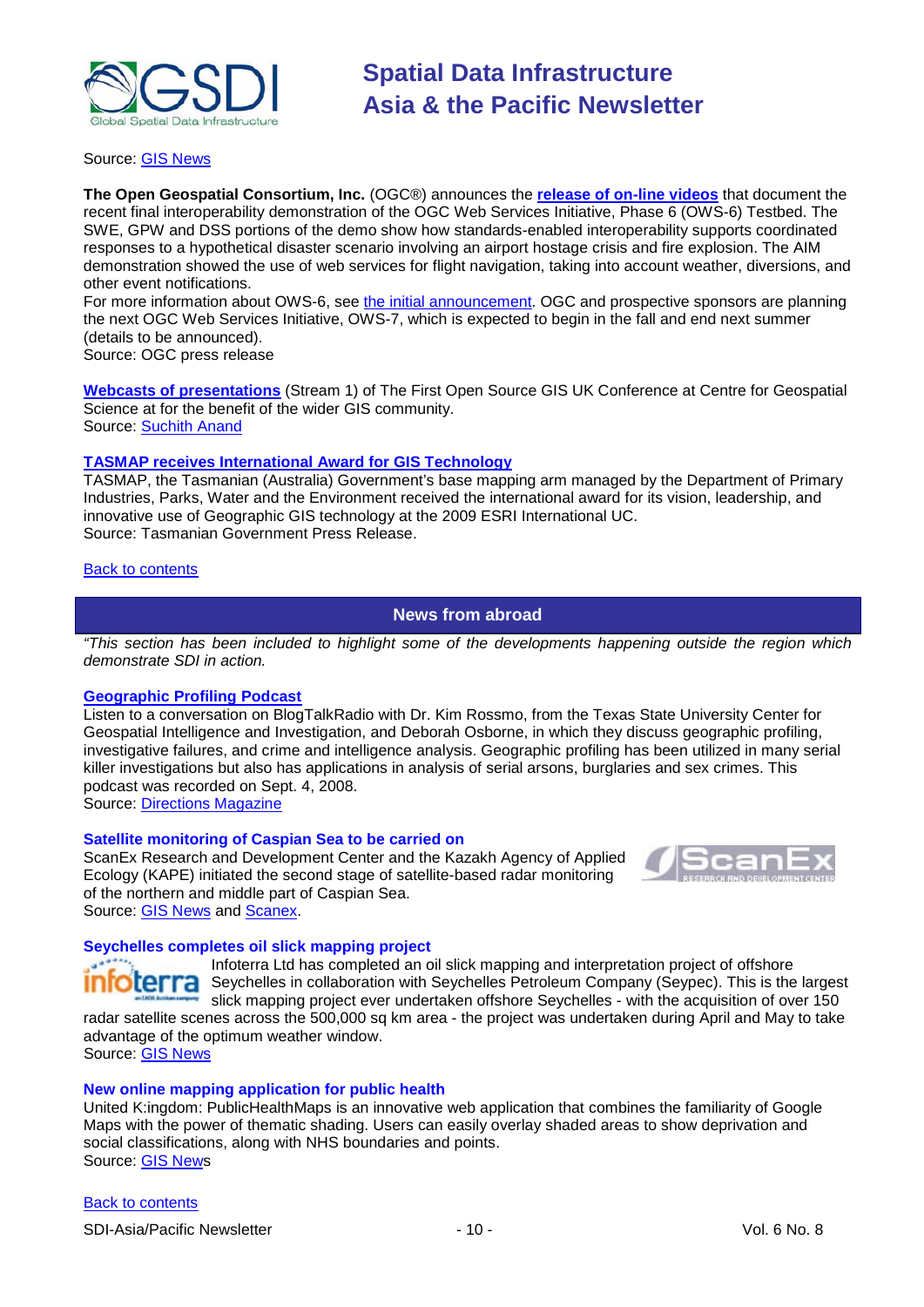

#### **GIS Helps Yosemite National Park (USA) Improve Emergency Operations**

The world of twenty-first-century emergency operations is turning with ever greater frequency to high-tech tools for more effective response. Today, ArcGIS from ESRI supplies Yosemite Search and Rescue (YOSAR) with a new and improved method for carrying out a number of operations. The agency uses ArcGIS to outline initial search strategies, refine exploration as time progresses, and keep information continuously flowing from the field to the incident command post and back again.

Source: [V1 Magazine](http://www.vector1media.com/top-stories/corporate-news/gis-helps-yosemite-national-park-improve-emergency-operations/) .

#### **[Dutch National GeoRegistry Launched](http://www.nationaalgeoregister.nl/geonetwork/srv/en/main.home)**

A new Dutch National GeoRegistry has been launched. Using a web map based interface, the registry provides geoinformation for The Netherlands in Deutsch, English, French and Dutch languages. Source: [V1 Magazine](http://www.vector1media.com/top-stories/corporate-news/dutch-national-georegistry-launched/)

#### **First American Spatial Solutions Unveils First Comprehensive National Cadastre (USA)**

First American Spatial Solutions (FASS), a member of The First American Corporation (NYSE: FAF) family of companies and a leader in spatial and natural hazard risk solutions, announced today that it has digitally mapped more than 120 million of America's property parcels—something no other public or private entity has been able to accomplish previously.

Source: [V1 Magazine](http://www.vector1media.com/top-stories/corporate-news/first-american-spatial-solutions-unveils-first-comprehensive-national-cadastre/)

#### **Volcano Eruptions in Russia's Far East to Be Available Online**

Volcano watchers will get the opportunity to observe Russia's Far East volcanoes in action online from September, the head of a local station said on Wednesday. Source: [V1 Magazine](http://www.vector1media.com/headlines/headlines/volcano-eruptions-in-russia%27s-far-east-to-be-available-online/)

#### **Using inland "lake analysis" to avoid catastrophes INTERESTING reading**

WHEN John Cabot dropped anchor off the coast of Newfoundland in 1497, his crew reported that they needed only to dip a bucket into the water to catch cod. For centuries the fish of the Grand Banks that he had discovered remained in plentiful supply. Even the introduction of modern fishing techniques from the 1950s onwards did not seem to be doing too much harm.

Then, in 1992, the cod population of the Grand Banks suddenly collapsed, throwing 40,000 people out of work. Fisheries ecologists had long warned that the species was threatened by over fishing but their words fell on deaf ears—in part because earlier predictions of doom had proved incorrect. Now their successors are trying to develop ways of telling when a collapse is imminent, in order to avoid crying "wolf" when no wolf is at the door. Source: [The Economist \(UK\)](http://www.economist.com/world/international/displayStory.cfm?story_id=13891210)

#### **The First Global Map of Ammonia Emissions Measured from Space**

The first complete map of global ammonia emissions has recently been achieved using to satellite data. It reveals an underestimation of some of the ammonia concentrations detected by current inventories, and identifies new hotspots.

Source: [V1 Magazine](http://www.vector1media.com/headlines/headlines/the-first-global-map-of-ammonia-emissions-measured-from-space/) and [Phys.org.com](http://www.physorg.com/news165073393.html)

#### **Tainted data hides the cost of Africa's upheavals** by Michael Holman and Greg Mills

This article from the *[Financial Times](http://www.ft.com/cms/s/0/385b003e-48a6-11de-8870-00144feabdc0.html)* May 24, 2009, touches on the issue of the reliability of African statistics and was provided by Kate Lance.

Most statistics [available for Africa] are treated as authentic because the United Nations or the World Bank is their source. A few seconds' reflection should undermine the credibility of such figures. Who accepts that in the failed state of Somalia it is possible to determine the infant mortality rate? Yet according to the World Bank it stayed at 133 per 1,000 between 2000 and 2005 (World Development Indicators, 2007).

In fact, barely an African statistic is not tainted: the product of a statistician's sucked thumb, a politician's selfinterest, UN guesswork, a non-governmental organisation's fundraising drive or a lobbyist's agenda. It is difficult – nay, impossible – to generate an accurate figure for growth when the informal sector accounts for the bulk of African economic activity and output.

### **[U.S. NTIA UNVEILS PROGRAM TO HELP STATES MAP INTERNET INFRASTRUCTURE](http://www.ntia.doc.gov/press/2009/BTOP_mapping_090701.html)**

The Department of Commerce's National Telecommunications and Information Administration (NTIA) July 1, 2009 announced details of a grant program to fund collection of state-level broadband data, as well as statewide broadband mapping and planning, which will assist NTIA in creating a national broadband map. This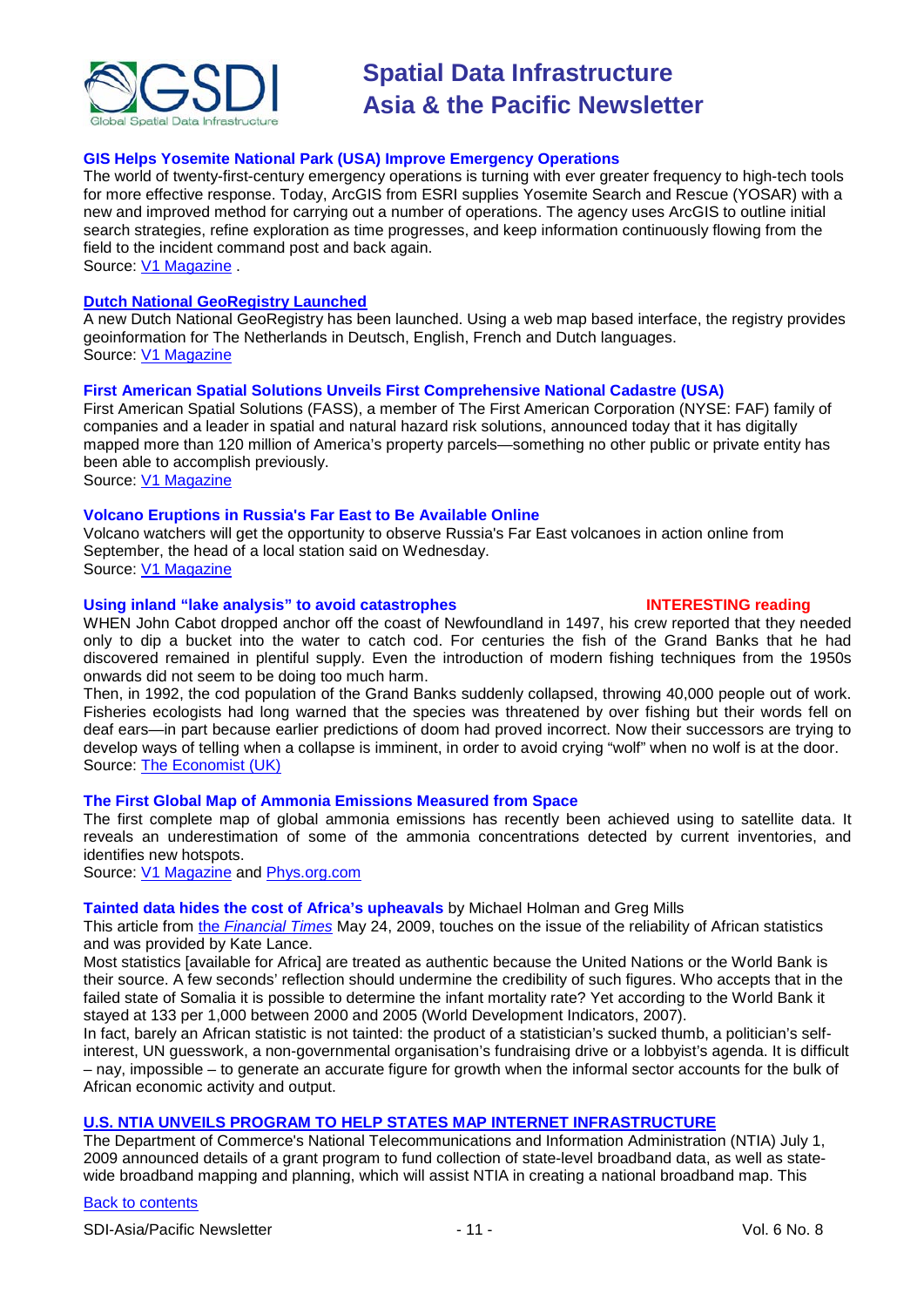

initiative will provide consumers with better information on the broadband services available to them and inform efforts to increase broadband availability nationwide

The Program will provide approximately \$240 million in grants to assist states or their designees to develop state-specific data on the deployment levels and adoption rates of broadband services. These data, including publicly available state-wide broadband maps, will also be used to develop the comprehensive, interactive national broadband map that NTIA is required by the Recovery Act to create and make publicly available by February 17, 2011.

Source: Thanks to BW.

#### **Massachusetts [Law: New Company Phone Systems Must Locate Floor/Building of Phone User](http://apb.directionsmag.com/archives/6070-Mass-Law-New-Company-Phone-Systems-Must-Locate-FloorBldg-of-Phone-User.html)**

Massachusetts has a new law this month that details what E-911 capabilities companies that add new or upgrade phone systems must have. In particular:

For businesses, in particular, multi-line telephone systems must transmit to public safety answering points, or "PSAPs," the street address and an emergency response location that provides at least the building and floor location of the caller.

This means opportunities for some businesses and I'm sure other states are watching the legislation as well. Source: Directions Magazine blog.

#### **Government releases spy satellite images of Arctic ice**

USA: Federal scientists released hundreds of historical spy satellite images of Arctic sea ice. The U.S. Geological Survey website's opening immediately followed National Research Council report, also released, calling for "immediately" disseminating the spy satellite images to scientists. Source: [GIS News](http://www.gisdevelopment.net/news/viewn.asp?id=GIS:N_cifusnxapr)

#### **[Canada Establishes Two ISO Standards on Geospatial Data](http://vector1media.com/vectorone/?p=3142)**

Canada established two standards on geospatial data. They are designed to help users across all government departments to locate, understand, use and share geospatial data. The primary idea here is to achieve greater efficiency through reuse.

Source: V1 Media

#### **[North American Profile of International Standard on Geographic Information Metadata Now Available](http://www.incits.org/press/2009/North_American_Profile.pdf)** *United States and Canada collaborate to publish regional profile of ISO 19115*

The InterNational Committee for Information Technology Standards (INCITS) and its Subgroup on Geographic Information Systems (GIS) announced the publication of INCITS 453-2009, the North American Profile (NAP) of ISO 19115: 2003, *Geographic Information – Metadata*on July 7, 2009.

Through effort for collaboration, U.S. and Canadian scientific volunteers from the InterNational Committee for Information Technology Standards Technical Committee L1 (INCITS/L1) and the Canadian General Standards Board Committee on Geomatics (CGSB-COG) developed the geographic metadata content needed to tailor the International Standard ISO 19115 to meet the requirements of both countries.

ISO 19115 is an International Standard that enables its users to locate, access, evaluate, deliver, and integrate geographic and geospatial datasets through the consistent use of metadata entities. The NAP is intended to consistently and effectively catalogue traditional geographic datasets and dataset series for both the United States and Canada, as well as services, clearinghouses, features within datasets, and even the attributes of features, if desired.

Source: The InterNational Committee for Information Technology Standards press release.

#### **[Reports from the ESRI International User Conference](http://www.directionsmedia.net/newsletters.archive/index.php?ID=1439) & [More Reports from the ESRI International User](http://newsletter.directionsmag.com/link.php?M=145624&N=1799&L=26727)  [Conference](http://newsletter.directionsmag.com/link.php?M=145624&N=1799&L=26727)**

Source: Directions Magazine

The **Plenary Videos** from the **ESRI International User Conference** last week are available for viewing [here.](http://www.esri.com/events/uc/agenda/plenary.html) Source: Carmelle Terborgh, Federal/Global Affairs Team Lead and Account Manager, ESRI - Washington, DC.

#### **[Arctic Images Derived from Classified Data Should be Made Public to Scientists](http://www.vector1media.com/top-stories/corporate-news/arctic-images-derived-from-classified-data-should-be-made-public-to-scientists/)**

Hundreds of images derived from classified data that could be used to better understand rapid loss and transformation of Arctic sea ice should be immediately released and disseminated to the scientific research community, says a new report from the National Research Council. The committee that wrote the report emphasized that these Arctic images show detailed melting and freezing processes and also provide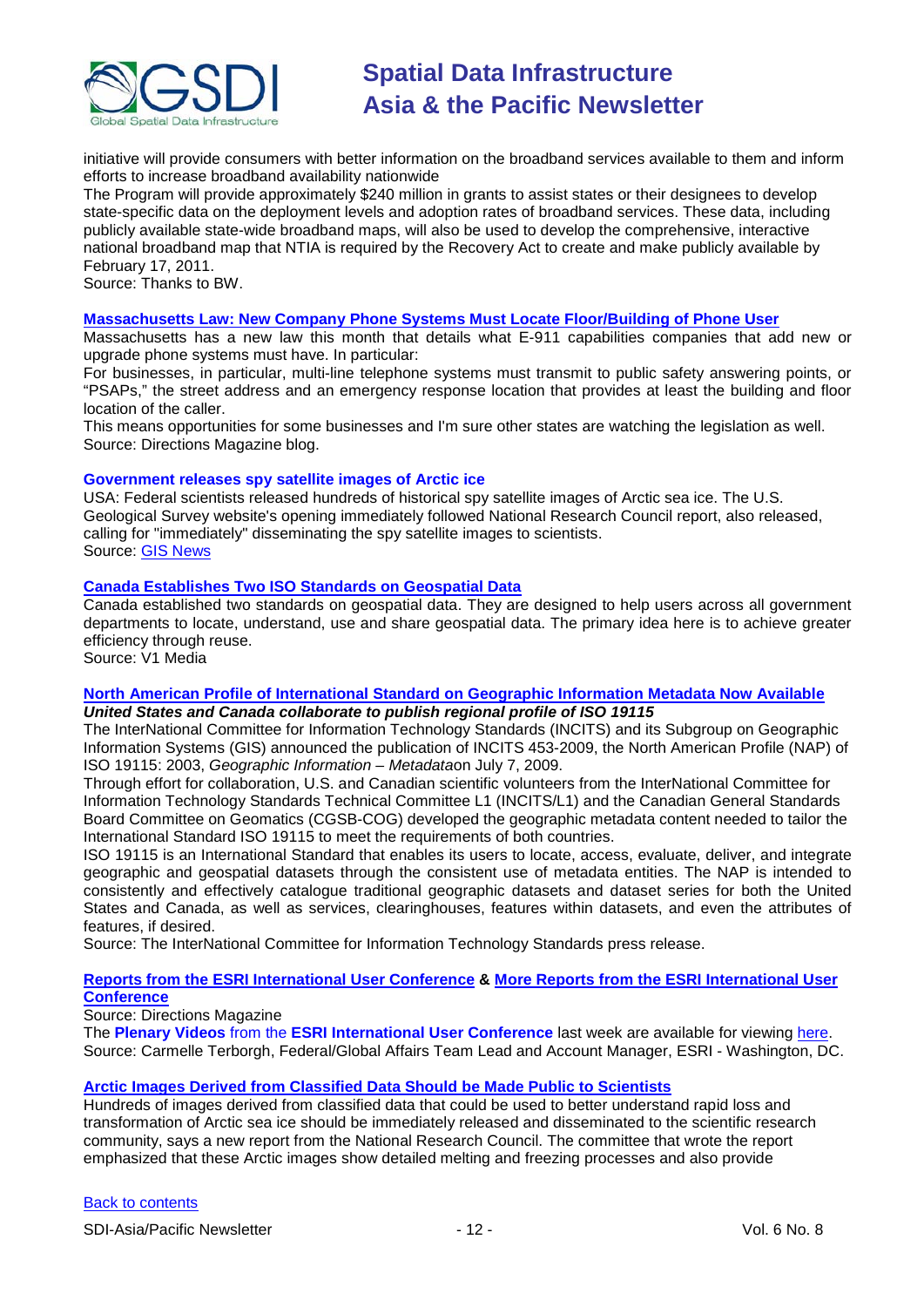

information at scales, locations, and time periods that are important for studying effects of climate change on sea ice and habitat -- data that are not available elsewhere. Source: Vector1Media

#### **[NOAA findings could improve Tsunami forecasting](http://www.gisdevelopment.net/news/viewn.asp?id=GIS:N_otnquxkzdb)**

NOAA scientists have demonstrated that tsunamis in the open ocean can change sea surface texture in a way that can be measured by satellite-borne radars. The finding could one day help save lives through improved detection and forecasting of tsunami intensity and direction at the ocean surface.

Large tsunamis crossing the open ocean stir up and darken the surface waters along the leading edge of the wave, according to the study. The rougher water forms a long, shadow-like strip parallel to the wave and proportional to the strength of the tsunami. That shadow can be measured by orbiting radars and may one day help scientists improve early warning systems. The research will be published online this week in the journal, Natural Hazards and Earth System Sciences.

Source: [GIS News](http://www.gisdevelopment.net/news/viewn.asp?id=GIS:N_otnquxkzdb)

#### **Bathymetric survey of the Bulgarian coastline in the Black Sea**

Blom has been awarded a bathymetric laser scanning (LiDAR) contract by the Center for Underwater Archeology for a survey of the coastline of the Black Sea in Bulgaria. The Center for Underwater Archeology is the public organisation in Bulgaria responsible for the protection and preservation of the Bulgarian underwater cultural heritage. The project is established to identify archaeological sites on the Bulgarian coastline to enhance maritime cultural resource preservation and protection and enable further scientific research. Source: [GIS News](http://www.gisdevelopment.net/news/viewn.asp?id=GIS:N_cagxqldiwe)

#### **Moon in Google Earth launched**

Forty years ago on July 20, 1969, the world watched as the crew of Apollo 11 took the first human steps on the surface of the Moon. In celebration of this historic occasion, Google launched Moon in Google Earth, an interactive 3D atlas of the Moon, viewable with Google Earth 5.0. Source: [GIS News](http://www.gisdevelopment.net/news/viewn.asp?id=GIS:N_rtnodlqhmv)

#### **Dutch Kadaster Tackles European INSPIRE Initiatives for Spatial Data Infrastructure**

The Dutch Kadaster is the agency responsible for managing land records and a host of other duties for the Netherlands. It is also responsible for maintaining geospatial information for its participation in the European INSPIRE program, which is establishing a framework for the EU's spatial data infrastructure. Editor in Chief Joe Francica spoke with Arco Groothedde, executive board member of the Cadastre, Land Registry and Mapping Agency (Kadaster), to better understand how his organization is supporting INSPIRE. Source: *[Directions Magazine](http://www.directionsmag.com/article.php?article_id=3229)*

#### **U.S. Congressional Research Service's Reports on Land Parcel Data**

The U.S. Congressional Research Services(CRS) which last month reported [on geospatial information and GIS,](http://www.nsgic.org/blog/2009/06/congressional-research-service-looks-at.html) has released a report on ["Issues Regarding a National Land Parcel Database"](http://www.fas.org/sgp/crs/misc/R40717.pdf) on July 22, 2009. The report written by Peter Folger, a Specialist in Energy and Natural Resources Policy is posted as a PDF file on the web site of the **Federation of American Scientists** (FAS).

According to the Summary section of the report, cadastre(land parcel data) is an important part of the National Spatial Data Infrastructure(the NSDI). Why a national land parcel database? The National Geospatial Advisory Committee(NGAC) observed that the federal government's land parcel data is missing an arrangement for acquiring the detailed property-related data necessary to make decisions during times of emergency, such as a natural disaster. In addition to emergency response to disasters, other perceived needs for a national land parcel database include responding to the home mortgage foreclosure crisis, dealing with wildfires, managing energy resources on federal lands, dealing with the effects of climate change, and possibly more. SOURCE: FAS & Wonkug Baek

#### **Satellites imagery to study Lyme disease**

Six University of Alabama at Birmingham (UAB) students and two students from other universities are using satellite imagery to identify possible habitats in Alabama for the black-legged tick that carries and transmits Lyme disease.

Source: [GIS Development](http://www.gisdevelopment.net/news/viewn.asp?id=GIS:N_zhopuqvjsy)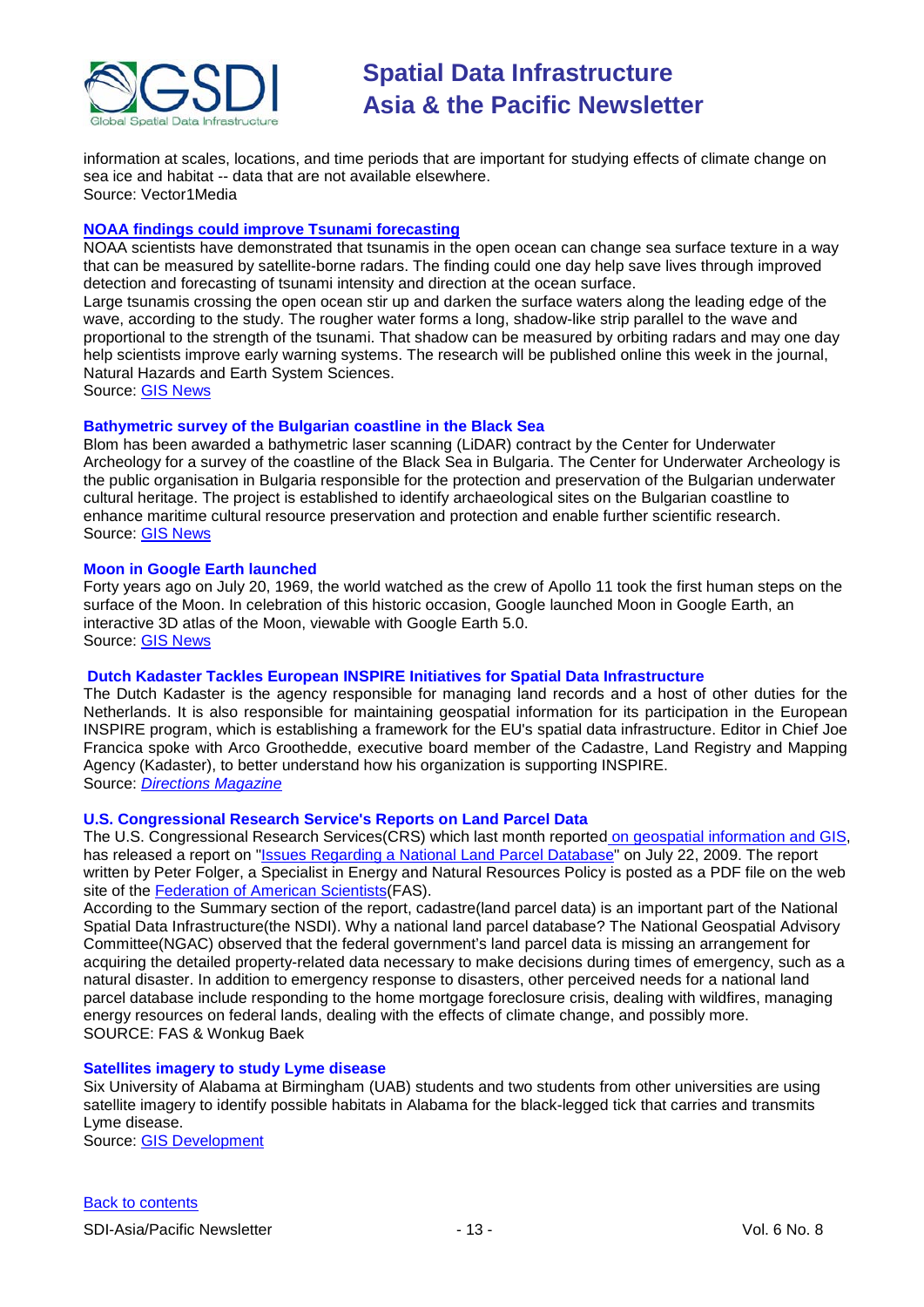

### **Articles**

#### <span id="page-13-0"></span>**Urban Land Cover Change Detection: a case study of Asmara, Eritrea**  by Yikalo H. Araya, Pedro Cabral , Christian Hergarten Source: [GIS Development](http://www.gisdevelopment.net/application/lis/urban/Yikalo.htm)

**[Usability and the GeoWeb](http://www.directionsmag.com/article.php?article_id=3218)** by By Brian Noyle & DTSAgile Source: Directions Magazine

### **A GIS Based Assessment of Waste Storage System and Identification of Waste Bins** by [Samra Fatima](mailto:samra.fatima@gmail.com)

(College of Earth & Environmental Sciences, University of the Punjab, Lahore) Article available from [GIS News](http://www.gisdevelopment.net/application/environment/conservation/Samra_Fatima.htm)

#### **Elimination Of Shadow Using Topographic Normalization Technique for Landcover Mapping** by [Nizam-ud-Din](mailto:nizam_space@hotmail.com), The Urban Unit, Gov.of Punjab, Lahore, Pakistan

#### **Introduction**

Satellite imagery has become a powerful tool for landcover identification and area estimation with reasonably good accuracy. It is, therefore, widely used for natural resource conservation and for many other applications such as mineral explorations, forest identification, wetland mapping, urban planning, environmental change detection etc.

When satellite sensor captures a view of the earth surface, some shadow also appears in the image along with different landcover types, which is due to the sun's angle and topography of the terrain. The shadow is more visible in the imagery of mountainous regions.

Article [available from GIS Development](http://www.gisdevelopment.net/application/nrm/mountain/nizamudin.htm)

**Graphic communication & balance in map design** by Brig (Retd.) M.C. Dhamija, K.D Sood Article [available from GIS Development](http://www.gisdevelopment.net/application/utility/others/uti_dhamija.htm)

#### <span id="page-13-1"></span>[Back to contents](#page-0-0)

## **Books and Journals**

### **Proceedings Available: GI2009 Dresden Symposium**

The GI2009 cross border symposium 2009 – "The European Year of Creativity and Innovation" was held at the Technical University Dresden – ZINT – AgroCampus, Dresden on the 14th and 15th May 2009. Proceedings: Final edition published at 7th June 2009 (Thanks to C. Corbin) Abstracts, Posters and<br>Summaries: 132 pages (5.62 MB / PDF Format ) Summaries: 132 pages ( 5,62 MB / PDF Format ) Source: [V1 Magazine](http://www.vector1media.com/top-stories/corporate-news/proceedings-available%3a-gi2009-dresden-symposium-/)



#### **[Advances in GIScience: Proceedings of the 12th AGILE Conference](http://newsletter.directionsmag.com/link.php?M=145624&N=1733&L=26480)**

This book combines fully peer-reviewed papers covering topical research in GIScience. Included are papers on fundamental GIScience issues (e.g. interoperability, ontology, data interpretation and data generalization), emerging new topics like the handling and analysis of moving objects, as well as state-of-the-art applications. Furthermore aspects of remote sensing and image understanding are addressed. The compilation of research papers addresses researchers, practitioners, and students interested in current findings in GIScience. From Springer, 2009.

#### **Australia - Multi-View Framework to Assess Spatial Data Infrastructures**

[The Centre for Spatial Data Infrastructures and Land Administration](http://www.csdila.unimelb.edu.au/) at the University of Melbourne has published the book *Multi-View Framework to Assess Spatial Data Infrastructures*. Edited by Joep Crompvoets, Abbas Rajabifard, Bastiaan van Loenen and Tatiana Delgado Fernández, the individual chapters can be [downloaded in PDF](http://www.csdila.unimelb.edu.au/publication/books/mvfasdi.html) format.

[Back to contents](#page-0-0) The University of Mississippi's Enterprise for Innovative Geospatial Solutions (EIGS) announced the release of *Mississippi's Guide to Geospatial Technology* a magazine-style publication about geospatial technology. The guide provides information about how geospatial technology offers everyday solutions for everyday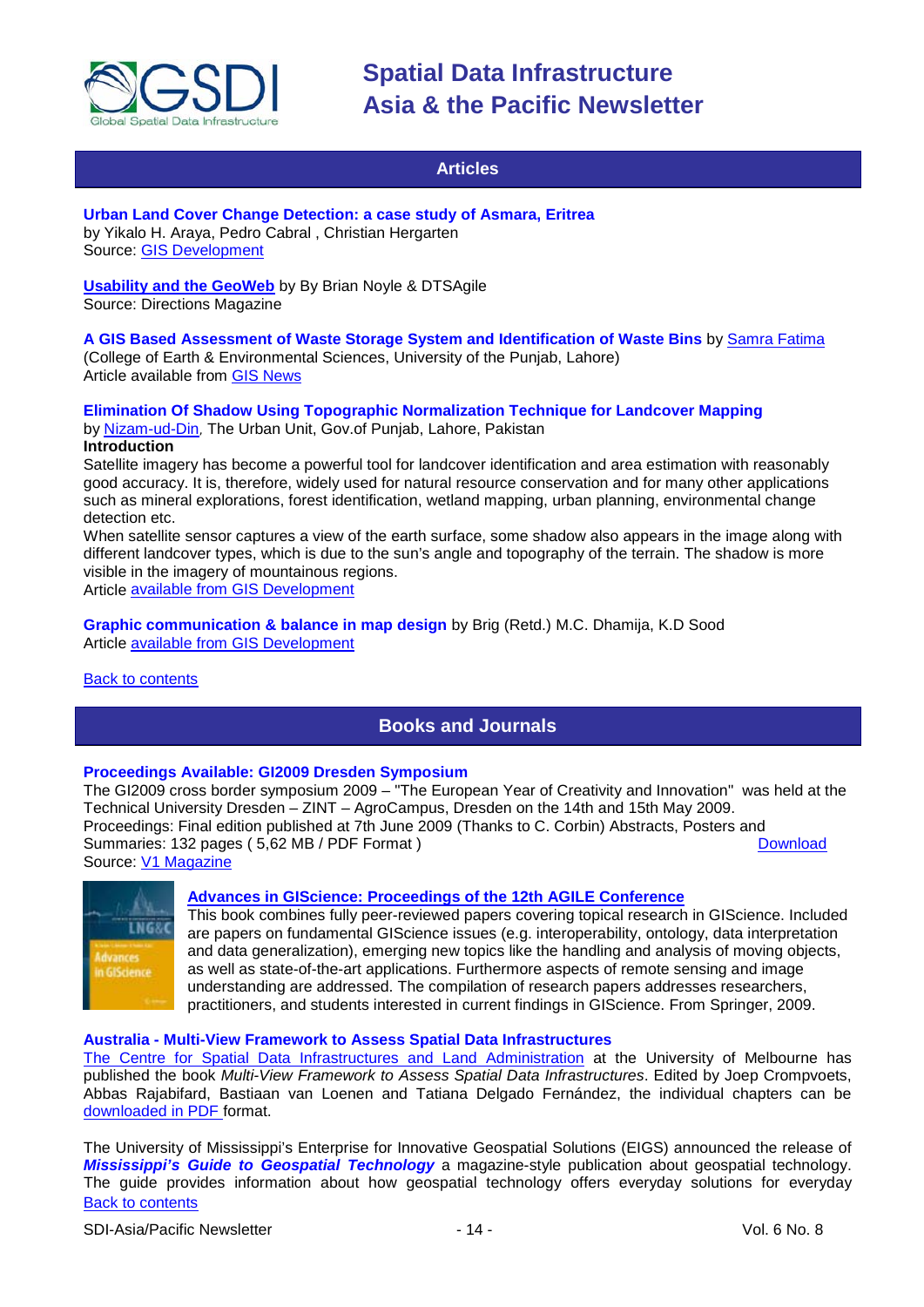

business areas including homeland security, real estate, agriculture, utilities, natural resource management, recreation, transportation, and public health among others. Source: [GIS News](http://www.gisdevelopment.net/news/viewn.asp?id=GIS:N_osgkpimzaf&Ezine=jul0609§ion=News) and [EIGS](http://eigs.olemiss.edu/)

The U.S. Congressional Research Service(CRS) has published a report entitled **["Geospatial Information and](http://www.fas.org/sgp/crs/misc/R40625.pdf)  [Geographic Information Systems \(GIS\): Current Issues and Future Challenges"](http://www.fas.org/sgp/crs/misc/R40625.pdf)**. The report includes a primer on GIS that would be useful in introducing GIS to new audiences, particularly among policy-level leaders. It also presents the examples of uses of geospatial information and explores the issues of geospatial data coordination, governance, and data sharing. The CRS provides research support to members of Congress and to congressional committees. SOURCE: Thanks to BW.

#### **[ISO/TC 211 Standards Guide \(2009\)](http://www.isotc211.org/Outreach/ISO_TC%20_211_Standards_Guide.pdf)**

This ISO/TC 211 Standards Guide is compiled from text and diagrams from published ISO/TC 211 standards and intends to provide a concise reference document comprised of general overviews and Unified Modeling Language (UML) diagrams that depict the relationships of the internal components of the standard as well as the relationships of that standard with the other standards within the ISO/TC 211 – ISO 19100 family of standards.

Source: Thanks to KL.

#### **[Spatial Data Quality: From Process to Decisions](http://newsletter.directionsmag.com/link.php?M=145624&N=1753&L=26584)**

This book provides an up-to-date overview of research being done in the field of spatial data quality, which looks at understanding, measuring, describing, and communicating information about the imperfections of geographic data used by GIS and other mapping software. It presents results from a number of current research projects in this area, from the assessment of data accuracy to legal aspects relating to the quality of geographic information. The international contributors focus on the relationship between the quality of geographic data and the quality of decisions based on such data. From CRC, 2009.



### **[Introduction to 3D Data: Modeling with ArcGIS 3D Analyst and Google Earth](http://newsletter.directionsmag.com/link.php?M=145624&N=1753&L=26586)**

Written as a self-study workbook, *Introduction to 3D Data* demystifies the sometimes confusing controls and procedures required for 3D modeling using software packages such as ArcGIS 3D Analyst and Google Earth. Going beyond the manual that comes with the software, this profusely illustrated guide explains how to use ESRI's ArcGIS 3D Analyst to model and analyze three-dimensional geographical surfaces, create 3D data, and produce displays ranging from topographically realistic maps to 3D scenes and spherical earth-like views. From Wiley, 2009.

#### **[Remote Sensing of Global Croplands for Food Security](http://newsletter.directionsmag.com/link.php?M=145624&N=1753&L=26585)**

As 80 percent of all freshwater is used for irrigation, monitoring this usage is critical to any global strategies regarding conservation. At present, considerable uncertainty exists about the spatial distribution of irrigated areas due to the absence of global mapping as well as problems with the accurate reporting of irrigation. Emphasizing practical mapping technologies based on remote sensing, this book provides actionable approaches for estimating water use from irrigated and rain-fed croplands on a national, continental, or global basis. Written by leading experts working at the forefront of this critical area, it offers case studies from a variety of continents highlighting the subtle requirements of each. From [CRC,](http://www.crcpress.com/) 2009.

#### **[You Are Here: Why We Can Find Our Way to the Moon, but Get Lost in the Mall](http://www.amazon.com/exec/obidos/ASIN/038552806X/directionsm00-20)**

A fascinating exploration of human navigation, both feat and foible, in the age of GPS and GoogleEarth. We live in a world crowded by street signs and arrows. With the click of a computer mouse we can find exact directions to just about anywhere on earth, and with a handheld GPS we can find our precise latitude and longitude, even in the remotest of places. But despite all our advancements, we still get lost in the mall, can't follow directions to a friend's house and, on camping expeditions, take wrong turns that can mean the difference between life and death. From Doubleday, 2009.



#### **[UNIGIS International Association Best MSc Thesis Award](http://www.vector1media.com/top-stories/corporate-news/unigis-international-association--best-msc-thesis-award/)**

UNIGIS International Association (UAI) has decided for the first time in its history to award the best MSc theses. The winner André Coleman from UNIGIS Amsterdam was invited by UIA and GI\_Forum to present his thesis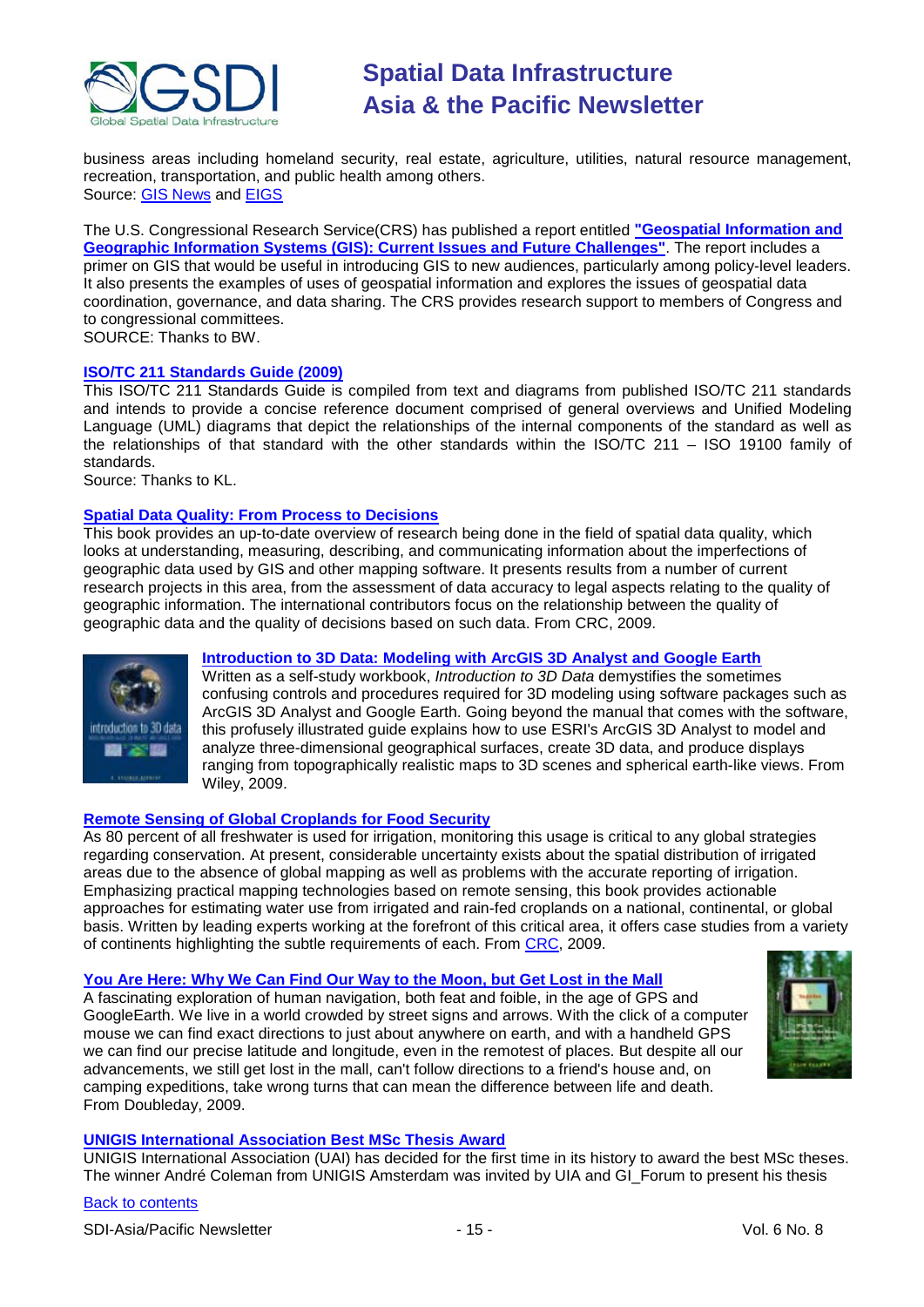

with the topic "Adaptive Classification of Landscape Process and Function: An Integration of Geoinformatics and Self-Organizing Maps". The second place went to Tobias Fleischmann (UNIGIS Salzburg). The third award went to Christopher Needham (UNIGIS UK) who also presented here in Salzburg. Source: Vector1Media

#### **This month's [GIS Development's Global Magazine](http://www.gisdevelopment.net/magazine/global/2009/july/globaljuly09.pdf) is a special issue on Africa.**

#### **[Geospatial Technology and the Role of Location in Science](http://newsletter.directionsmag.com/link.php?M=145624&N=1807&L=26872)**



Globalization has not led to the 'death of geography.' Intensified relations between communities in different parts of the world have only highlighted the need for understanding and managing phenomena on a variety of geographic scales. From global warming to the credit crunch, and from epidemics to terrorism, causes and solutions are sought on local, regional, national as well as intercontinental levels. With the advent of geospatial technology, scholars, policymakers and entrepreneurs have valuable tools in hand to proceed. This book offers the first systematic account

of the science behind this mental and technological revolution. Tracing the adoption and dissemination of geospatial technology in a range of disciplines, it examines the impact this technology has had, and is likely to have, on the explanation of spatial behavior, phenomena and processes. At the same time, stressing innovative usage, it explores scientific contributions to technology advancement. From Springer, 2009.

#### **[ESRI Map Book, Volume 24](http://www.amazon.com/exec/obidos/ASIN/1589482301/directionsm00-20)**

The *ESRI Map Book* is an annual volume published to exhibit the most innovative and well-crafted maps displayed at the ESRI International User Conference. This volume continues the tradition of acknowledging the outstanding efforts of GIS users in their respective fields. With more than 20 categories represented by more than 100 full-color maps, the *ESRI Map Book, Volume 24* tells the story of how GIS professionals are boldly shaping the world that they map. From ESRI Press, 2009.

#### **[The SAGE Handbook of Remote Sensing](http://www.amazon.com/exec/obidos/ASIN/1412936160/directionsm00-20)**



Remote sensing acquires and interprets small or large-scale data about the Earth from a distance. Using a wide range of spatial, spectral, temporal and radiometric scales remote sensing is a large and diverse field for which this Handbook will be the key research reference. Illustrated throughout, an essential resource for the analysis of remotely sensed data, *The SAGE Handbook of Remote Sensing* provides researchers with a definitive statement of the core concepts and methodologies in the discipline. From Sage Publications Ltd, 2009.

#### **[The Geography of Transport Systems](http://www.amazon.com/exec/obidos/ASIN/0415483247/directionsm00-20)**

This second edition offers new topics and approaches that have emerged as critical issues in contemporary transport systems, including security, energy, supply chain management and GIS-T. From Routledge, 2009.



#### **World's biggest atlas wins 'Book of the Year'**

Australia: The winners of the 2009 Galley Club Awards have been announced. In their 33rd year, and held at Darling Harbour, Sydney, Australia, they celebrate excellence in book and magazine production. Book of the Year went to *EARTH*, the limited edition, leather bound World Atlas published by Millennium House and distributed by Global Mapping in the UK where only 200 copies are allocated for sale at a price of £2,400 each.

Source: [GIS Development](http://www.gisdevelopment.net/news/viewn.asp?id=GIS:N_esmifkapvw)

#### <span id="page-15-0"></span>[Back to contents](#page-0-0)

### **Just for Fun !**

#### **[Measuring the Great Wall of China](http://www.asmmag.com/news/measuring-the-great-wall-of-china)**

How long is China's Great Wall? Recently, the International Society of Photogrammetry and Remote Sensing sponsored a project to determine the true length of the wall. ISPRS president Chen Jun was the chief scientist on the project. He led a team of about 800 professionals from geomatics and cultural heritage disciplines. Source: Asia Surveying & Mapping

#### [Back to contents](#page-0-0)

SDI-Asia/Pacific Newsletter  $\sim$  16 - 16 - Vol. 6 No. 8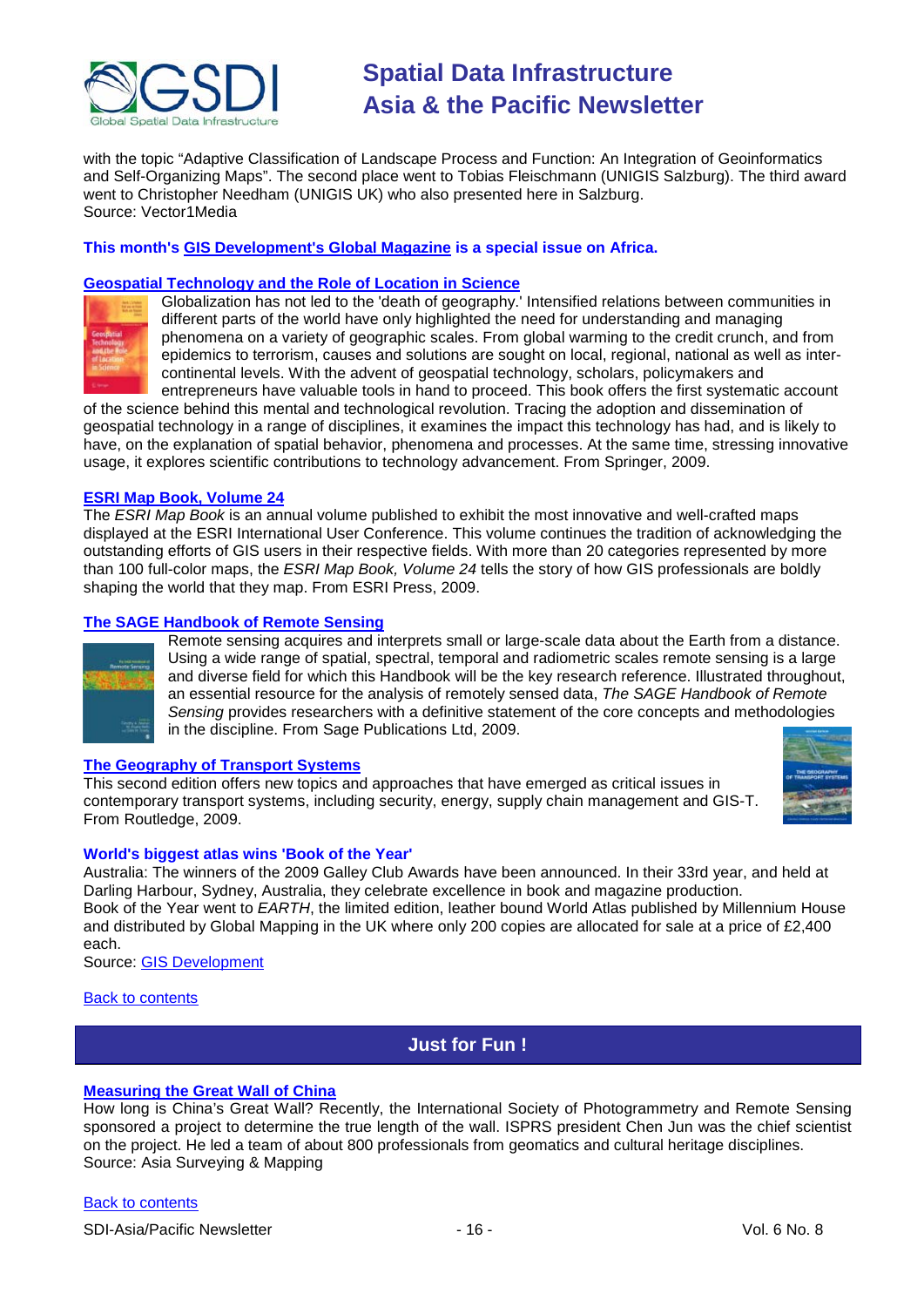

#### **Google Maps "causes" greatest MARITIME DISASTER since the** *Titanic* **struck an Iceberg in 1912**

The gremlins have burrowed into Google Maps again, seemingly causing a ferry collision and a boat to sink in Circular Quay.

Google Maps explorers spotted both oddities when scouring through the site's satellite images of Sydney Harbour.

The ferry "collision" [appears](http://maps.google.com.au/maps?f=q&hl=en&geocode=&q=opera+house&sll=-25.335448,135.745076&sspn=54.180232,82.265625&ie=UTF8&ll=-33.858032,151.211389&spn=0.001566,0.002511&t=h&z=19) right beside a giant cruise liner - either the Queen Elizabeth 2 or Queen Mary 2 which was docked at Sydney Cove when the photographs were taken.

The image appears to show a ferry travelling at full speed colliding with a smaller boat. Metres away, another boat appears submerged under water except for the tip of its nose.

A Google Australia spokesman said both cases were "image stitching errors" and "the ferries in Circular Quay have definitely been brought to our attention".

Source: [Sydney Morning Herald](http://www.smh.com.au/technology/technology-news/oops-ferry-crash-unstitches-google-maps-20090618-cl13.html)

#### **Find Your Latitude-Longitude**

If you are looking for a fast, easy way to find a latitude-longitude, visit the ESRI GIS Education Community's Latitude-Longitude Finder in the new [Community Web Mapping Tools](http://edcommunity.esri.com/maps/index.cfm) area. This geocoder uses ArcGIS Online to find latitude-longitude from street addresses in the US, Canada, and most of Europe. It also includes world place names and multiple base maps. For those collecting data in the field, dragging the map while switching base maps between street, imagery, and topographic should allow you to obtain a reasonably precise location without a GPS.

Source: Baek Wonkug

#### **For SDI fashionistas**

Wow, this dress is amazing! The fabric portrays a Massimo Vignelli 1970s-era New York City subway map. Available at Nordstrom, the "Francis Subway Map Print Silk Dress" is on sale for \$249! Via the Village Voice blogs.



From ["Off the beaten path"](http://www.directionsmedia.net/newsletters.archive/index.php?ID=1438), Directions Magazine

#### **["Le Tour" has "Le Cool" Maps](http://maphawk.blogspot.com/2009/07/le-tour-has-le-cool-maps.html)**

If you Google for a map of The Tour de France you'll find the same map issued by the tour itself...a basic route for the race. The mainstream media has essentially replicated that map without much enhancement. [USAToday](http://i.usatoday.net/sports/graphics/2009/tourdfmaster/flash.htm) took the route and posted it to Google Maps but the interactivity is minimal.

However, the [Tour's own website](http://www.letour.fr/indexus.html) is very cool. Each stage has the day's segment in a small map but the most nifty part is the ["real-time"](http://gaps.letour.fr/us.html) update of the riders portrayed against a topographic profile map. Lead riders and the peleton are shown in a "cartoon-like" portrait of the race along a road segment and the map is updated every minute or so. The map is updated with the leader's speed, the position along the post (in Km) and the remaining distance. Riders can be individually idenitified by their avatar in the cartoon. Source: MapHawk blog

Niharika Hariharan is a recent MA graduate from the University of the Arts, Central Saint Martins, in London who is interested in understanding how design practices intersect with community, art and sciences. Her [Wandering Geography website](http://www.wandering-geography.com/) is a "mental map" she describes as, "an online project that presents a platform for people to explore and navigate through the city, relying on their own inherent knowledge of self, environment and community."

Source: [Directions Magazine](http://www.directionsmedia.net/newsletters.archive/index.php?ID=1448) "Off the Beaten Path"

<span id="page-16-0"></span>[Back to contents](#page-0-0)

**Training Opportunities**

#### **[Upcoming ITC Refresher Courses](http://www.itc.nl/education/courses.aspx)**

**[Use of low cost earth observation data in environmental and climate monitoring applications: taking](http://www.itc.nl/education/courses/course_descriptions/C09-WRS-RC-01.aspx)  [further the African Union -](http://www.itc.nl/education/courses/course_descriptions/C09-WRS-RC-01.aspx) AMESD initiative**, Rwanda, starting 5 October 2009 (2 weeks). A number of fellowships are available for eligible candidates. **Application deadline: August 20, 2009.**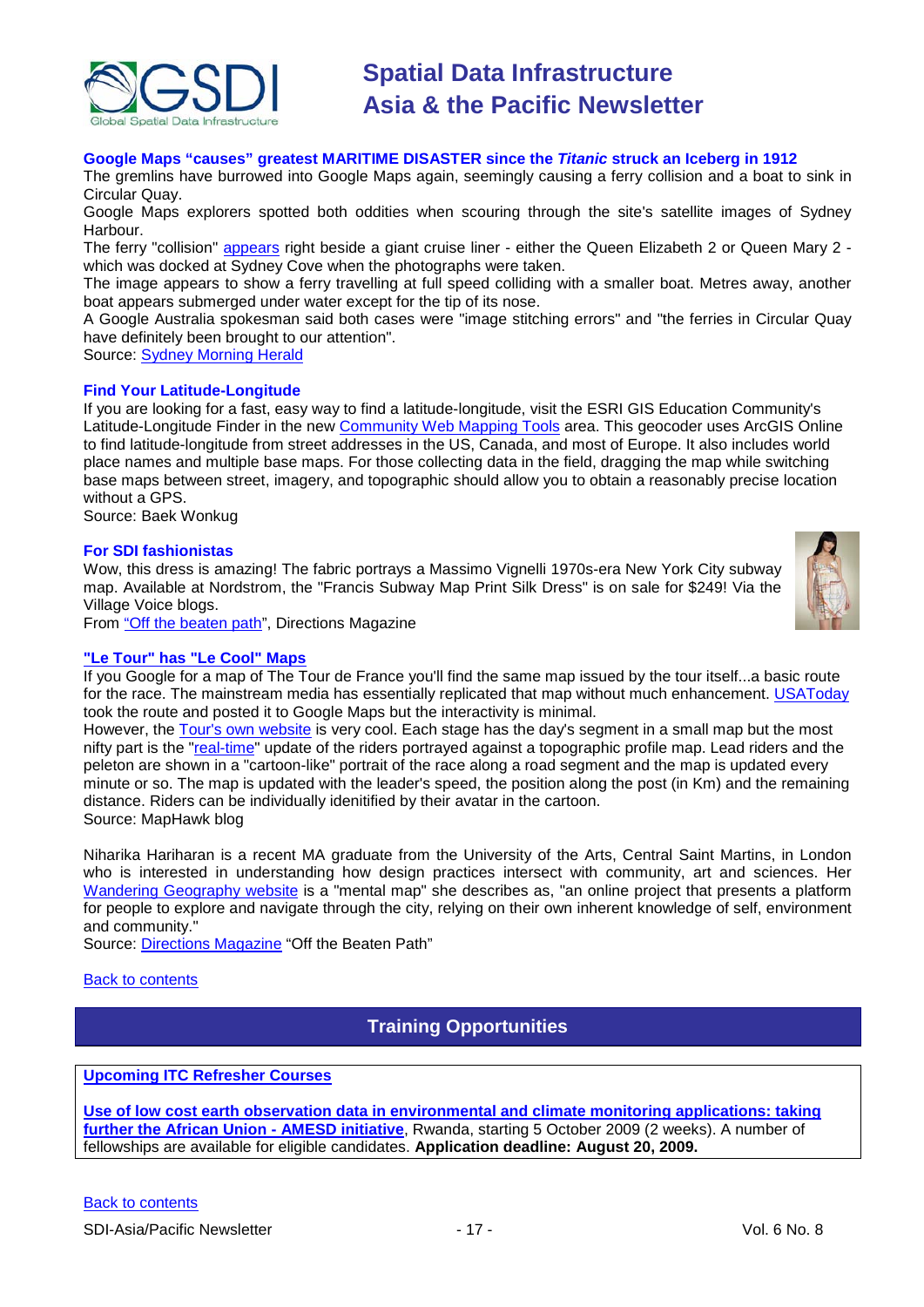

#### **[Geospatial Sciences RMIT Mid-Year intake](http://www.rmit.com/browse;ID=tcb2mqwtdcyw)**

Research based, the two year full time (four year part time) Master of Applied Science and four year full time (eight years part time) Doctor of Philosophy (PhD) cover a wide range of areas. The programs include surveying, multimedia cartography, satellite positioning, land and geographic information systems (LIS/GIS), photogrammetry, remote sensing, sustainable development and resource management. Source: RMIT

#### **[SLA First Scholarship](http://www.asmmag.com/news/sla-first-scholarship)**

Singapore Land Authority, the island's national mapping authority, plans to give scholarships to undergraduates who want to pursue geospatial science and technology-related disciplines. The scholarships will be available for study in both Singapore or overseas. SLA is also working with secondary school students to make them more aware of geospatial technology.

Source: Asia Surveying & Mapping Magazine

#### **MacArthur Foundation to Support Sustainable Development Master's Programs Around the World**

Supporting rigorous professional training for future leaders in the field of sustainable development, the John D. and Catherine T. MacArthur Foundation announced today grants totaling \$7.6 million to nine universities in seven countries to establish new Master's in Development Practice (MDP) programs. Source: [V1 Magazine](http://www.vector1media.com/top-stories/corporate-news/macarthur-to-support-sustainable-development-master%92s-programs-around-the-world/)

#### **[Forestry GIS User Group Opens for Membership](http://www.vector1media.com/top-stories/corporate-news/forestry-gis-user-group-opens-for-membership/)**

ESRI has launched a new user group specifically for its forestry and timberland management customers. The newly formed ESRI Forestry Group (EFG) will build opportunities for foresters to learn about business solutions, network with like-minded professionals, and develop professional growth. Source: Vector1Media

#### **UNIGIS MSc now in Australia**

The international UNIGIS MSc postgraduate degree is now offered in Australia through the UNIGIS study centre at the University of Canberra, ACT. Students are invited to enrol in a joint programme combining the capacities from the University of Canberra and University of Salzburg, Austria.

This new UNIGIS study centre is led by Prof. George Cho at the Institute of Applied Ecology, University of Canberra. It offers in-service distance education for professionals interested in GIS and Geoinformatics. Courses towards the MSc will be launched with an on-site workshop in later in 2009 and lead students to recognized international academic degrees.

Source: [http://www.unigis.net](http://www.unigis.net/)

#### <span id="page-17-0"></span>[Back to contents](#page-0-0)

### **Funding Opportunities, Awards, Grants**

#### **The 2009 European Satellite Navigation Competition**

[GRACE](http://www.grace.ac.uk/) (GNSS Research and Applications Centre of Excellence) of the University of Nottingham is holding a workshop for organisations and individuals planning to submit an entry into the 2009 European Satellite Navigation Competition.

#### **ESNC (European Satellite Navigation Competition) Ideas Workshop** - University of Nottingham, 1st July 2009

Entry into the competition closes on the 31st of July and this is your opportunity to;

- learn more about this year's competition
- hear from the experiences of previous winners
- have confidential one on one discussions about your idea with
- Competition judges
- **GNSS** experts
- Business advisors

The overall winner will receive a €20,000 prize and this year, GRACE will provide the winner of the UK competition with up to £5000 worth of support in developing their idea further.

Judging of the UK winner will take place during September 2009 with the overall European winner being announced at the Munich Systems Fair on the 21st of October 2009.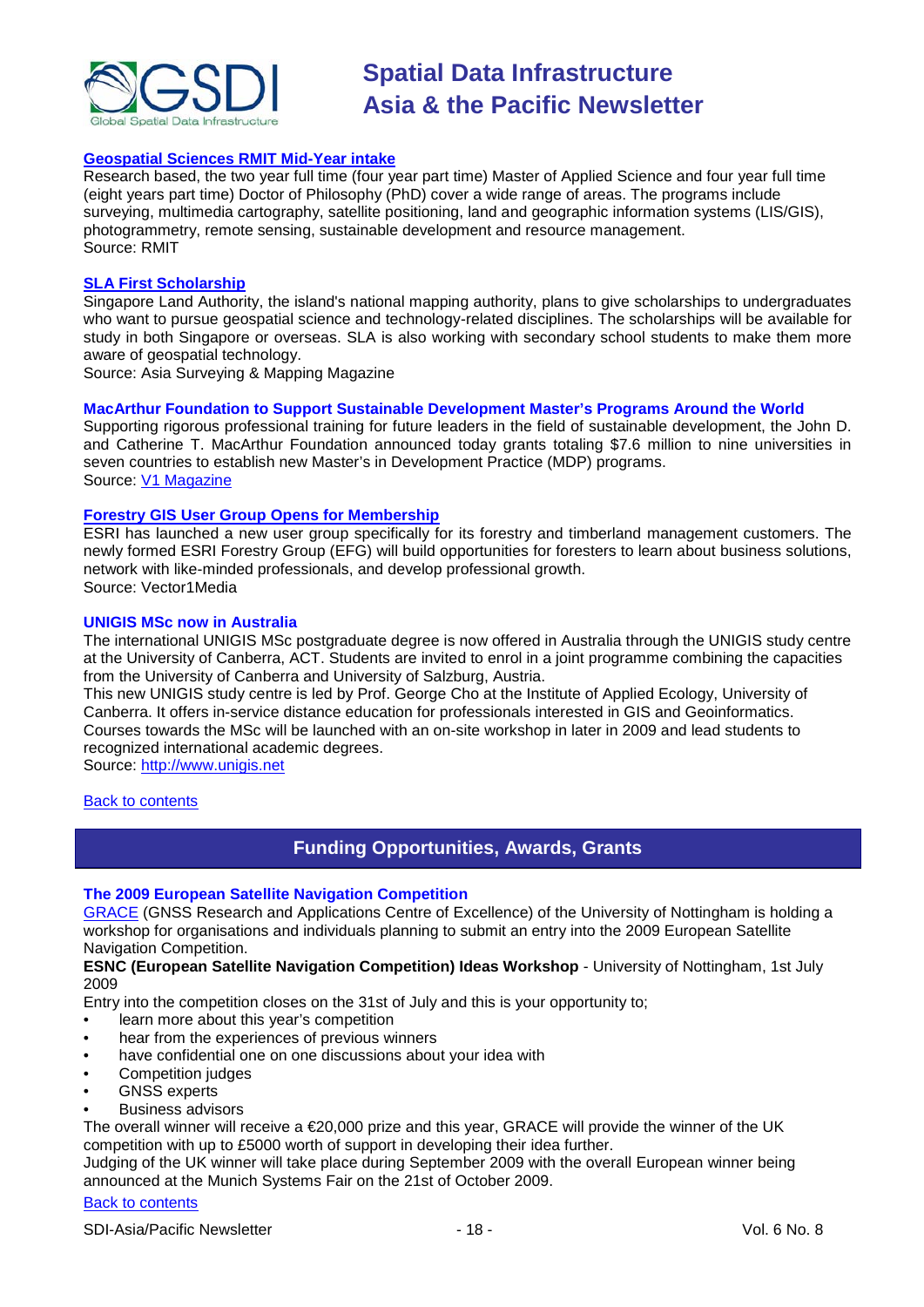

#### Further [details about the](http://www.galileomasters.co.uk/) competition.

More [details of the event;](http://www.grace.ac.uk/events/esnc09/index.php) You can [book online](http://www.grace.ac.uk/events/esnc09/booking.php) - Places are limited; To enter the competition, [please visit](http://www.galileo-masters.eu/)

#### **[Visualisation Competition](http://www.nsf.gov/news/scivis)**

Entries for the 2009 International Science and Engineering Visualisation Challenge are now open. Awards categories include photographs/pictures, illustrations/drawings, informational/explanatory graphics, interactive media and non-interactive media. Winning entries will be published in the journal *Science*, on *Science Online* and on the National Science Foundation's website. One winning entry will appear on the journal's front cover. Entries close 15 September 2009.

#### <span id="page-18-0"></span>**[Back to contents](#page-0-0)**

### **Employment Opportunities**

**Spatial Jobs Online (Australia) Because of tight application closing dates the editors provide these**  websites for employment seekers to access directly: <<http://www.spatialjobs.com.au/> > and < [http://www.GISjobs.com.au](http://www.gisjobs.com.au/) >

#### **Looking for a GIS - Geomatics Job in Canada?** (from V1 Magazine)

Here are some links:

1) [Geomatics Canada Job Site;](http://geomaticscanada.com/jobs.cfm) 2) [GeographyJobs.ca;](http://www.geographyjobs.ca/) 3) [GoGeomatics Canada;](http://canada.gogeomatics.net/frmHome.aspx) 4) [Geomatics Employment](http://gisjobs.ca/)  **[Center](http://gisjobs.ca/)** 

#### **Positions at Singapore Earth Observatory**

The Earth Observatory of Singapore (EOS) is a Research Centre of Excellence, funded by Singapore's National Research Foundation, Ministry of Education, and Nanyang Technological University. Research at EOS focuses on understanding Southeast Asia's dynamic oceans, atmosphere and tectonic plates and characterizing the tectonic, volcanic and climatic processes responsible for these hazards. These scientific characterizations will promote forecasts of natural processes that will aid governments, communities and businesses to anticipate and adapt creatively to these environmental challenges, as well as develop and implement visionary policies. Dynamic and competent individuals are invited to fill the following positions:

#### **[Research:](http://www.earthobservatory.sg/careers/jobopenings_research.php)**

Research Fellow / Research Associate in Tsunami Evacuation Simulation Research Fellow in Regional Climate Modeling PhD student in Regional Climate of Southeast Asia Research Fellows in Computational Seismology and Site-Response Analysis (3 positions)

#### **[Technical](http://www.earthobservatory.sg/careers/jobopenings_technical.php)**:

GPS Analyst **[Education & Outreach](http://www.earthobservatory.sg/careers/jobopenings_educationandoutreach.php)**:

#### Curriculum Development Specialist

More information about the Observatory and job opportunities can be found at [www.earthobservatory.sg](http://www.earthobservatory.sg/) . Interested applicants are invited to submit a full CV, including academic qualifications, research records and names and contact details of two referees, to: eos\_humanresources@ntu.edu.sq . **Selection will commence immediately.**

Thanks to KL for bringing these positions to our attention.

#### <span id="page-18-1"></span>**[Back to contents](#page-0-0)**

### **Conferences, Events**

For upcoming events of global or major international interest, please visit the [upcoming conference list o](http://gsdi.org/events/upcnf.asp)n the GSDI website.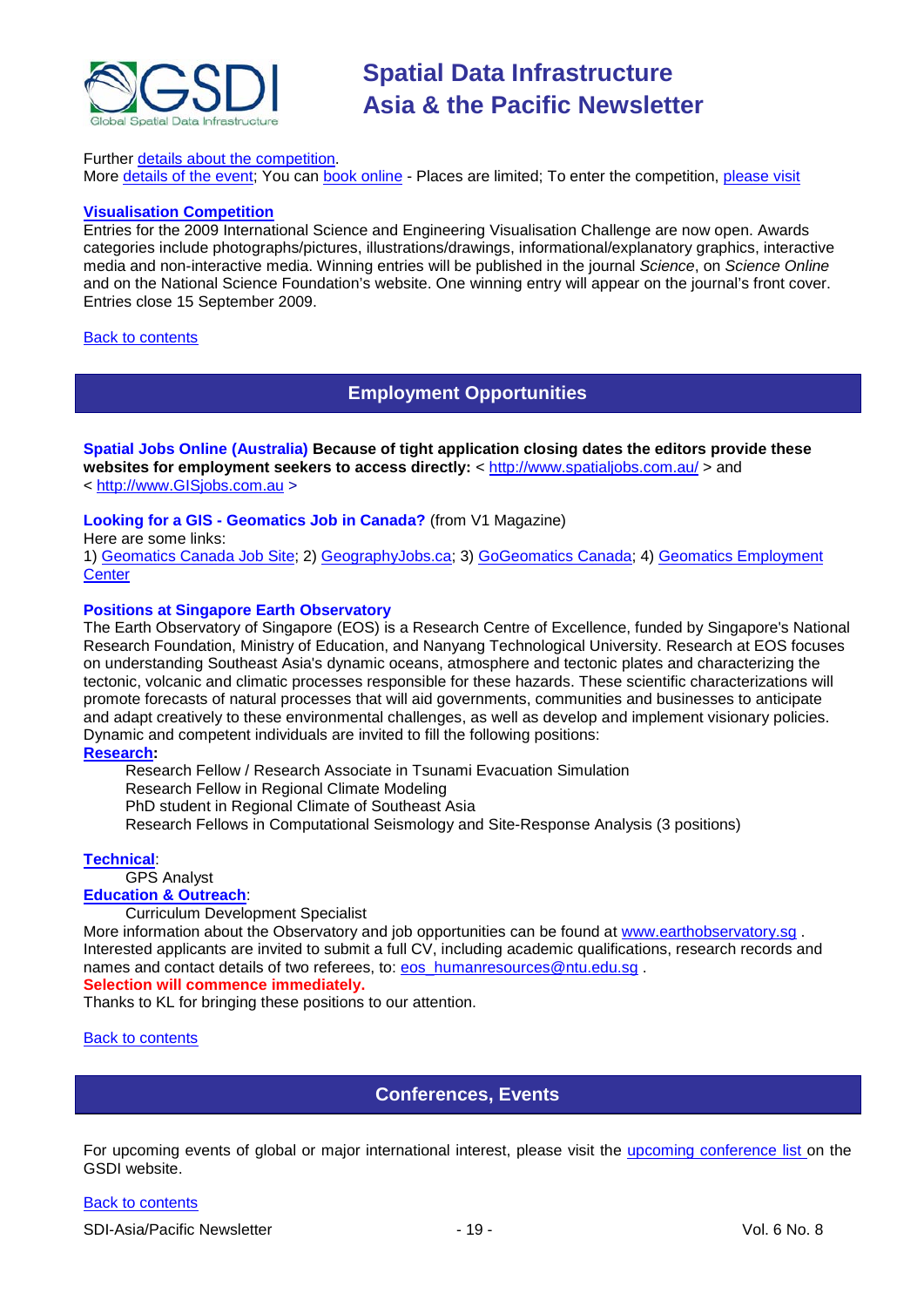

#### **[FIG 2010 Pre-Congress Program](http://www.asmmag.com/news/fig-2010-pre-congress-program)**

Online registration is now open for the FIG surveying congress to be held in Sydney, 11-16 April 2010. A local surveyor, John Brock, has arranged a history seminar on the two days leading up to the congress (9-10 April). Technical tours have also been organised, including a boat trip to historic Fort Denison. Source: [Asia Surveying and Mapping Magazine](http://www.asmmag.com/news/fig-2010-pre-congress-program)

#### **The editors welcome news of conferences & events from the newsletter subscribers**

| <b>August 2009</b><br>4 - 6 August<br>The GeoNorth 2009 conference The following website<br>Fairbanks,<br>http://alaska.usgs.gov/science/geography/IPYGeoNorth/ includes<br>Alaska<br>information on the conference, the Call for Papers, and registration<br>details. We look forward to your participation!<br>10th South East Asian Survey Congress (SEASC '09) Hosted by<br>Bali - Indonesia<br>4 - 7 August<br>Bakosurtanal (Indonesia's land information agency) Contact<br>Website: http://www.seasc2009.org/<br>10 and 11<br><b>Joint 8th International Symposium and Exhibition on</b><br><b>Crowne Plaza</b><br><b>Geoinformation 2009 &amp;</b><br><b>Mutiara Hotel,</b><br><b>August</b><br><b>ISPRS Symposium on Spatial Decision Support System and</b><br>Kuala Lumpur,<br><b>LBS 2009</b><br>*New*<br>The joint ISG 2009 & SDSS/LBS 2009 is the premier educational<br>Malaysia<br>event for professionals involved in geoinformation technologies,<br>which include Geographical Information System (GIS), Geomatics,<br>Global Positioning System (GPS), Remote Sensing, Surveying and<br>Mapping, Hydrography, Photogrammetry, Location Based Services,<br>Geodetic, e-Cadaster and Astronomy.<br>The primary objective of the ISG 2009 & SDSS/LBS 2009 is to<br>gather professionals and industry experts from the geoinformation<br>field globally to disseminate their knowledge and share their<br>expertise and vast experience with participants. This is a venue for<br>the steady flow of latest technology in geoinformation.<br>Theme Geoinformation for all.<br><b>Building a Local Government Alliance for Disaster Risk</b><br>11-13 August<br>Incheon, Korea<br>*New*<br><b>Reduction</b><br>Email: Joo Noh, Incheon Metropolitan City < eonjoo@gmail.com ><br><b>XXVII General Assembly of the International Astronomical</b><br>3-14 August<br>Rio de<br>Janeiro,<br><b>Union</b><br><b>Brazil</b><br>2009 IMTA Asia Pacific Conference<br>$7 - 8$ August<br>Darwin, Australia<br><b>Call for Papers</b><br><b>International Map Trade Association</b><br>contact Damien Demaj<br>The 17th International Conference of Geoinformatics (Geoinformatics<br><b>August 12-14,</b><br>Fairfax, Virginia,<br>2009<br><b>USA</b><br>2009<br>Perth, Australia<br><b>August 13-14</b><br>2009 Australasian Mine Surveying Conference<br>The event will bring together mining industry surveyors and spatial<br>professionals from Australia, South East Asia and the South Pacific.<br>It is a joint venture between the Australian Institute of Mine<br>Surveyors and the Spatial Sciences Institute.<br>Email<br><b>August 16-19</b><br>Hong Kong<br><b>10th Asian Urbanisation Conference</b><br><b>Email</b><br><b>August 18-20</b><br>Singapore<br><b>Map Asia 2009</b><br><b>Email</b><br>24-27 August<br><b>SEGS '09 (Spatially Enabled Government Summit)</b><br>Canberra,<br>Australia<br>Email<br>Dresden,<br><b>Ist International Conference on 3-D Maps</b><br>$24 - 9$<br><b>August</b><br>http://kartographie.geo.tu-dresden.de/true3Dincartography09/<br>Germany | <b>Date</b> | <b>Location</b> | <b>Event</b>                                       |
|-----------------------------------------------------------------------------------------------------------------------------------------------------------------------------------------------------------------------------------------------------------------------------------------------------------------------------------------------------------------------------------------------------------------------------------------------------------------------------------------------------------------------------------------------------------------------------------------------------------------------------------------------------------------------------------------------------------------------------------------------------------------------------------------------------------------------------------------------------------------------------------------------------------------------------------------------------------------------------------------------------------------------------------------------------------------------------------------------------------------------------------------------------------------------------------------------------------------------------------------------------------------------------------------------------------------------------------------------------------------------------------------------------------------------------------------------------------------------------------------------------------------------------------------------------------------------------------------------------------------------------------------------------------------------------------------------------------------------------------------------------------------------------------------------------------------------------------------------------------------------------------------------------------------------------------------------------------------------------------------------------------------------------------------------------------------------------------------------------------------------------------------------------------------------------------------------------------------------------------------------------------------------------------------------------------------------------------------------------------------------------------------------------------------------------------------------------------------------------------------------------------------------------------------------------------------------------------------------------------------------------------------------------------------------------------------------------------------------------------------------------------------------------------------------------------------------------------------------------------------------------------------------------------------------------------------------------------------------------------------------------------------------------------------------------------------------------------------------------------|-------------|-----------------|----------------------------------------------------|
|                                                                                                                                                                                                                                                                                                                                                                                                                                                                                                                                                                                                                                                                                                                                                                                                                                                                                                                                                                                                                                                                                                                                                                                                                                                                                                                                                                                                                                                                                                                                                                                                                                                                                                                                                                                                                                                                                                                                                                                                                                                                                                                                                                                                                                                                                                                                                                                                                                                                                                                                                                                                                                                                                                                                                                                                                                                                                                                                                                                                                                                                                                           |             |                 |                                                    |
|                                                                                                                                                                                                                                                                                                                                                                                                                                                                                                                                                                                                                                                                                                                                                                                                                                                                                                                                                                                                                                                                                                                                                                                                                                                                                                                                                                                                                                                                                                                                                                                                                                                                                                                                                                                                                                                                                                                                                                                                                                                                                                                                                                                                                                                                                                                                                                                                                                                                                                                                                                                                                                                                                                                                                                                                                                                                                                                                                                                                                                                                                                           |             |                 |                                                    |
|                                                                                                                                                                                                                                                                                                                                                                                                                                                                                                                                                                                                                                                                                                                                                                                                                                                                                                                                                                                                                                                                                                                                                                                                                                                                                                                                                                                                                                                                                                                                                                                                                                                                                                                                                                                                                                                                                                                                                                                                                                                                                                                                                                                                                                                                                                                                                                                                                                                                                                                                                                                                                                                                                                                                                                                                                                                                                                                                                                                                                                                                                                           |             |                 |                                                    |
|                                                                                                                                                                                                                                                                                                                                                                                                                                                                                                                                                                                                                                                                                                                                                                                                                                                                                                                                                                                                                                                                                                                                                                                                                                                                                                                                                                                                                                                                                                                                                                                                                                                                                                                                                                                                                                                                                                                                                                                                                                                                                                                                                                                                                                                                                                                                                                                                                                                                                                                                                                                                                                                                                                                                                                                                                                                                                                                                                                                                                                                                                                           |             |                 |                                                    |
|                                                                                                                                                                                                                                                                                                                                                                                                                                                                                                                                                                                                                                                                                                                                                                                                                                                                                                                                                                                                                                                                                                                                                                                                                                                                                                                                                                                                                                                                                                                                                                                                                                                                                                                                                                                                                                                                                                                                                                                                                                                                                                                                                                                                                                                                                                                                                                                                                                                                                                                                                                                                                                                                                                                                                                                                                                                                                                                                                                                                                                                                                                           |             |                 |                                                    |
|                                                                                                                                                                                                                                                                                                                                                                                                                                                                                                                                                                                                                                                                                                                                                                                                                                                                                                                                                                                                                                                                                                                                                                                                                                                                                                                                                                                                                                                                                                                                                                                                                                                                                                                                                                                                                                                                                                                                                                                                                                                                                                                                                                                                                                                                                                                                                                                                                                                                                                                                                                                                                                                                                                                                                                                                                                                                                                                                                                                                                                                                                                           |             |                 |                                                    |
|                                                                                                                                                                                                                                                                                                                                                                                                                                                                                                                                                                                                                                                                                                                                                                                                                                                                                                                                                                                                                                                                                                                                                                                                                                                                                                                                                                                                                                                                                                                                                                                                                                                                                                                                                                                                                                                                                                                                                                                                                                                                                                                                                                                                                                                                                                                                                                                                                                                                                                                                                                                                                                                                                                                                                                                                                                                                                                                                                                                                                                                                                                           |             |                 |                                                    |
|                                                                                                                                                                                                                                                                                                                                                                                                                                                                                                                                                                                                                                                                                                                                                                                                                                                                                                                                                                                                                                                                                                                                                                                                                                                                                                                                                                                                                                                                                                                                                                                                                                                                                                                                                                                                                                                                                                                                                                                                                                                                                                                                                                                                                                                                                                                                                                                                                                                                                                                                                                                                                                                                                                                                                                                                                                                                                                                                                                                                                                                                                                           |             |                 |                                                    |
|                                                                                                                                                                                                                                                                                                                                                                                                                                                                                                                                                                                                                                                                                                                                                                                                                                                                                                                                                                                                                                                                                                                                                                                                                                                                                                                                                                                                                                                                                                                                                                                                                                                                                                                                                                                                                                                                                                                                                                                                                                                                                                                                                                                                                                                                                                                                                                                                                                                                                                                                                                                                                                                                                                                                                                                                                                                                                                                                                                                                                                                                                                           |             |                 |                                                    |
|                                                                                                                                                                                                                                                                                                                                                                                                                                                                                                                                                                                                                                                                                                                                                                                                                                                                                                                                                                                                                                                                                                                                                                                                                                                                                                                                                                                                                                                                                                                                                                                                                                                                                                                                                                                                                                                                                                                                                                                                                                                                                                                                                                                                                                                                                                                                                                                                                                                                                                                                                                                                                                                                                                                                                                                                                                                                                                                                                                                                                                                                                                           |             |                 |                                                    |
|                                                                                                                                                                                                                                                                                                                                                                                                                                                                                                                                                                                                                                                                                                                                                                                                                                                                                                                                                                                                                                                                                                                                                                                                                                                                                                                                                                                                                                                                                                                                                                                                                                                                                                                                                                                                                                                                                                                                                                                                                                                                                                                                                                                                                                                                                                                                                                                                                                                                                                                                                                                                                                                                                                                                                                                                                                                                                                                                                                                                                                                                                                           |             |                 |                                                    |
|                                                                                                                                                                                                                                                                                                                                                                                                                                                                                                                                                                                                                                                                                                                                                                                                                                                                                                                                                                                                                                                                                                                                                                                                                                                                                                                                                                                                                                                                                                                                                                                                                                                                                                                                                                                                                                                                                                                                                                                                                                                                                                                                                                                                                                                                                                                                                                                                                                                                                                                                                                                                                                                                                                                                                                                                                                                                                                                                                                                                                                                                                                           |             |                 |                                                    |
|                                                                                                                                                                                                                                                                                                                                                                                                                                                                                                                                                                                                                                                                                                                                                                                                                                                                                                                                                                                                                                                                                                                                                                                                                                                                                                                                                                                                                                                                                                                                                                                                                                                                                                                                                                                                                                                                                                                                                                                                                                                                                                                                                                                                                                                                                                                                                                                                                                                                                                                                                                                                                                                                                                                                                                                                                                                                                                                                                                                                                                                                                                           |             |                 |                                                    |
|                                                                                                                                                                                                                                                                                                                                                                                                                                                                                                                                                                                                                                                                                                                                                                                                                                                                                                                                                                                                                                                                                                                                                                                                                                                                                                                                                                                                                                                                                                                                                                                                                                                                                                                                                                                                                                                                                                                                                                                                                                                                                                                                                                                                                                                                                                                                                                                                                                                                                                                                                                                                                                                                                                                                                                                                                                                                                                                                                                                                                                                                                                           |             |                 |                                                    |
|                                                                                                                                                                                                                                                                                                                                                                                                                                                                                                                                                                                                                                                                                                                                                                                                                                                                                                                                                                                                                                                                                                                                                                                                                                                                                                                                                                                                                                                                                                                                                                                                                                                                                                                                                                                                                                                                                                                                                                                                                                                                                                                                                                                                                                                                                                                                                                                                                                                                                                                                                                                                                                                                                                                                                                                                                                                                                                                                                                                                                                                                                                           |             |                 |                                                    |
|                                                                                                                                                                                                                                                                                                                                                                                                                                                                                                                                                                                                                                                                                                                                                                                                                                                                                                                                                                                                                                                                                                                                                                                                                                                                                                                                                                                                                                                                                                                                                                                                                                                                                                                                                                                                                                                                                                                                                                                                                                                                                                                                                                                                                                                                                                                                                                                                                                                                                                                                                                                                                                                                                                                                                                                                                                                                                                                                                                                                                                                                                                           |             |                 |                                                    |
|                                                                                                                                                                                                                                                                                                                                                                                                                                                                                                                                                                                                                                                                                                                                                                                                                                                                                                                                                                                                                                                                                                                                                                                                                                                                                                                                                                                                                                                                                                                                                                                                                                                                                                                                                                                                                                                                                                                                                                                                                                                                                                                                                                                                                                                                                                                                                                                                                                                                                                                                                                                                                                                                                                                                                                                                                                                                                                                                                                                                                                                                                                           |             |                 |                                                    |
|                                                                                                                                                                                                                                                                                                                                                                                                                                                                                                                                                                                                                                                                                                                                                                                                                                                                                                                                                                                                                                                                                                                                                                                                                                                                                                                                                                                                                                                                                                                                                                                                                                                                                                                                                                                                                                                                                                                                                                                                                                                                                                                                                                                                                                                                                                                                                                                                                                                                                                                                                                                                                                                                                                                                                                                                                                                                                                                                                                                                                                                                                                           | 27-8 August | Bishnek,        | <b>GISCA '09 Conference (3rd Central Asia GIS)</b> |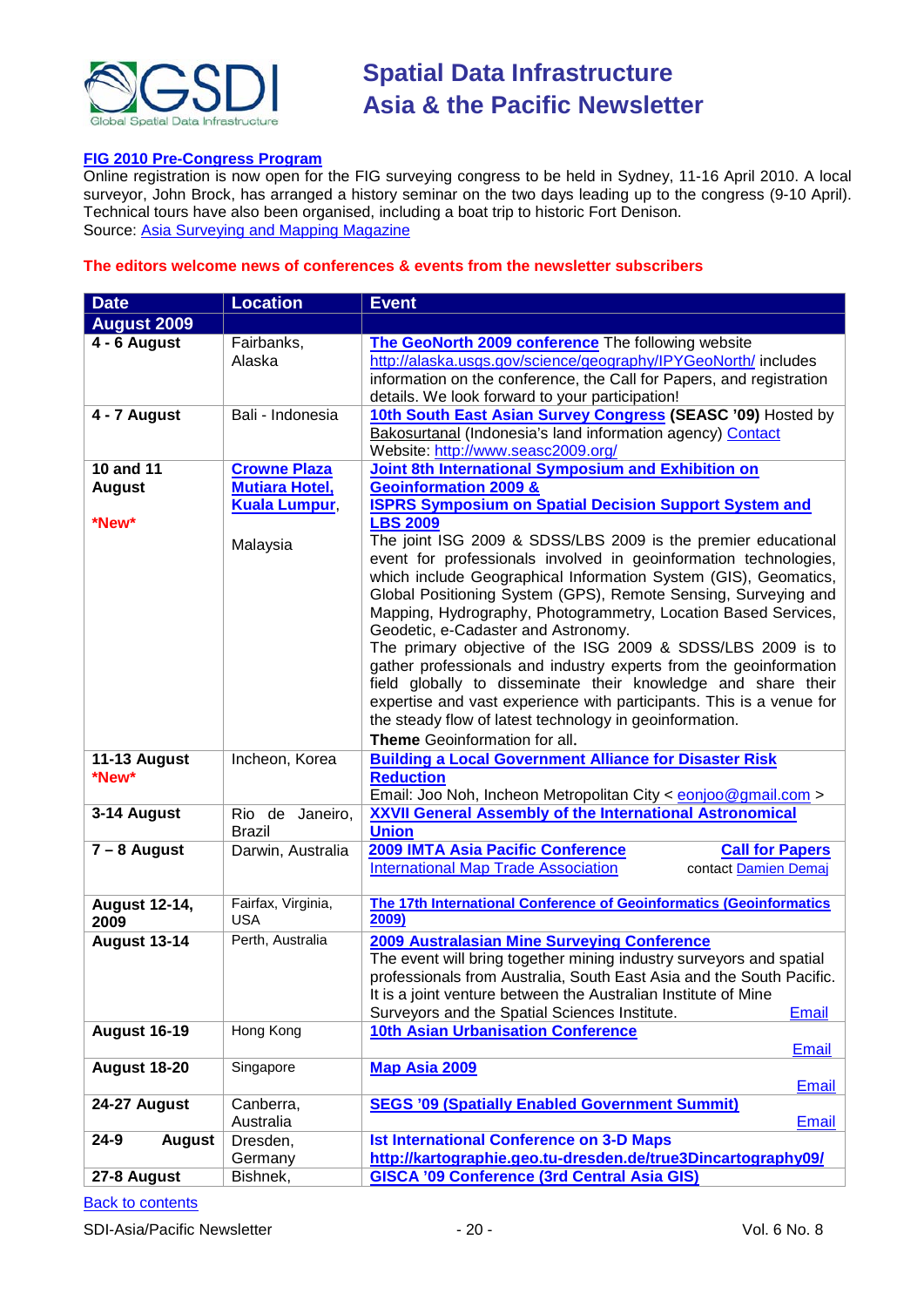

|                               | Kyrgyzstan                        | <b>Call for Papers announced for GISCA'09 Conference</b><br>Contact                                                                                                                                                                                                                                                                                                                                                                                                                                                                                                                                                                                                               |
|-------------------------------|-----------------------------------|-----------------------------------------------------------------------------------------------------------------------------------------------------------------------------------------------------------------------------------------------------------------------------------------------------------------------------------------------------------------------------------------------------------------------------------------------------------------------------------------------------------------------------------------------------------------------------------------------------------------------------------------------------------------------------------|
| 28-9 August                   | Bangalore, India                  | The iGeoMap 2009 conference on urban infrastructure and<br>geoinformatics. The Indian Institute of Science and GIS<br>Consultancy Sky Group are calling for paper submissions. The<br>conference will address urban infrastructure issues and GIS<br>practices.                                                                                                                                                                                                                                                                                                                                                                                                                   |
| <b>September</b><br>2009      |                                   |                                                                                                                                                                                                                                                                                                                                                                                                                                                                                                                                                                                                                                                                                   |
| $2 - 4$<br><b>September</b>   | Nottingham, UK<br><b>LBS 2009</b> | 6th International Symposium on LBS & TeleCartography<br>Contact or Mrs Stella Fuller, Centre for Geospatial Science,<br>Sir Clive Granger Building, University of Nottingham, Nottingham.<br>NG7 2RD<br>Tel: 0115 95 15445                                                                                                                                                                                                                                                                                                                                                                                                                                                        |
| $2 - 5$<br><b>September</b>   | Baška, Krk<br>Island, Croatia     | The Royal Institute of Navigation, London, UK, and the Institute of<br>Engineering Surveying and Space Geodesy, University of<br>Nottingham, UK have a pleasure in inviting you to participate to the<br>2nd GNSS Vulnerabilities and Solutions Conference to be held<br>on 2 - 5 September 2009 in Baška, Krk Island, Croatia.                                                                                                                                                                                                                                                                                                                                                   |
| 7-11 September                | Windhoek<br>Namibia               | <b>SADC Regional Conference on Sustainable Land Management</b><br>Sustainable Land Management in the Dry lands of Southern Africa:<br>the Practicalities<br>Contact: Ms. Birga Ndombo, and cc Ms Linda Fillemon, & Mr. Chris<br>Tjitjahura.                                                                                                                                                                                                                                                                                                                                                                                                                                       |
| 8 September                   | Jena, Germany                     | The workshop "Performance Evaluation of Pattern Recognition<br>in Remote Sensing" of the ISPRS Intercommission Working<br>Group III/VII "Pattern Recognition in Remote Sensing" will be held<br>in Jena, Germany, on 08th September 2009 in conjunction with the<br>DAGM Symposium 2009.<br>Author notification - 20 July<br>Camera ready manuscript - 3 August<br>Workshop - 8 September                                                                                                                                                                                                                                                                                         |
| 8-10 September                | Tsukuba, Japan                    | International Workshop on the Revision of Specifications for<br><b>Global Map Version 2</b><br>The details will be informed on the <b>ISCGM Website</b> as soon as<br>determined.                                                                                                                                                                                                                                                                                                                                                                                                                                                                                                 |
| $9 - 12$<br><b>September</b>  | Beijing, China                    | 6th International Symposium on Digital Earth<br>E-mail<br><b>Email for ISDE</b><br><b>ISDE WEBsite</b>                                                                                                                                                                                                                                                                                                                                                                                                                                                                                                                                                                            |
| $14 - 16$<br><b>September</b> | Beijing                           | <b>Emergency Management Conference</b><br>The international conference on Geospatial Solutions for<br>Emergency Management (GSEM 2009) is being held in<br>conjunction with the 50th anniversary of the Chinese Academy of<br>Surveying and Mapping.                                                                                                                                                                                                                                                                                                                                                                                                                              |
| $16 - 18$<br><b>September</b> | Johannesburg,<br>South Africa     | <b>Map Africa</b><br><b>Email</b>                                                                                                                                                                                                                                                                                                                                                                                                                                                                                                                                                                                                                                                 |
| $21 - 25$<br><b>September</b> | Venice, Italy                     | OceanObs '09                                                                                                                                                                                                                                                                                                                                                                                                                                                                                                                                                                                                                                                                      |
| $22 - 24$<br><b>September</b> | Stratford-upon-<br>Avon, UK       | GeoCommunity 2009 is the annual conference (Sept. 22-24) of the<br>AGI (Association for Geographic Information), the UK's principal<br>membership organization for individuals, companies and<br>government working with GI. Now in its third year, GeoCommunity<br>is a residential conference (a conference where people stay in the<br>conference hotel so that they are wrapped in conference activity<br>and fervor), which replaced the conference and exhibition format<br>the AGI had successfully run for many years. Delegates and<br>sponsors felt that the old model was becoming stale, and the size<br>and cost of central London venues for the event had become a |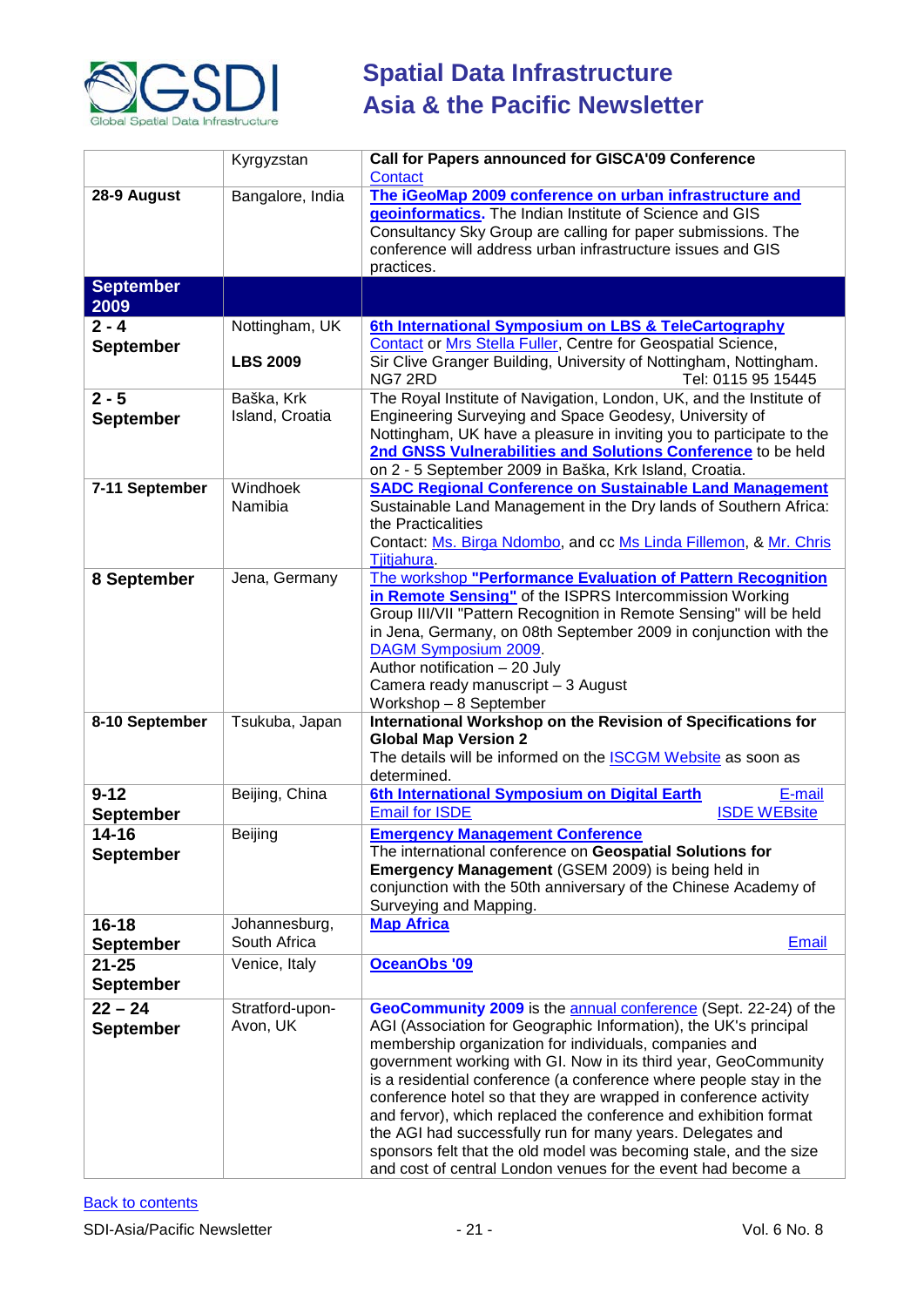

|                         |                                | limiting factor.                                                                                                                                                                                                                                                                                                                                                                                                                                                                                                                                                                                                                                                                      |
|-------------------------|--------------------------------|---------------------------------------------------------------------------------------------------------------------------------------------------------------------------------------------------------------------------------------------------------------------------------------------------------------------------------------------------------------------------------------------------------------------------------------------------------------------------------------------------------------------------------------------------------------------------------------------------------------------------------------------------------------------------------------|
| $24 - 25$               | Addis Ababa,                   | <b>4th ESRI Eastern Africa User Conference</b>                                                                                                                                                                                                                                                                                                                                                                                                                                                                                                                                                                                                                                        |
| September               | Ethiopia                       | Abstract submission deadline: 30 June 2009.                                                                                                                                                                                                                                                                                                                                                                                                                                                                                                                                                                                                                                           |
| October 2009            |                                |                                                                                                                                                                                                                                                                                                                                                                                                                                                                                                                                                                                                                                                                                       |
| 4-8 October,            | Cleveland, Ohio,<br><b>USA</b> | <b>NSGIC(National States Geographic Information Council) 2009</b><br><b>Annual Conference</b>                                                                                                                                                                                                                                                                                                                                                                                                                                                                                                                                                                                         |
| 5-7 October             | Westminster,<br>Colorado       | <b>Location Intelligence Conference 2009.</b> Westin Westminster<br>Hotel in Westminster, Colorado.                                                                                                                                                                                                                                                                                                                                                                                                                                                                                                                                                                                   |
| October, 6-8            | Manchester, UK                 | Registration for the Fourth Annual International Airport GIS<br><b>Conference</b> is open announced IAAE and AAAE. Drawing airport<br>GIS, government officials, consultants and vendors from around the<br>world.                                                                                                                                                                                                                                                                                                                                                                                                                                                                    |
| 7 - 9 October<br>2009   | Taipei, Taiwan                 | GIS in the Humanities and Social Sciences 2009 International<br><b>Conference.</b><br><b>Alternative URL</b><br>Abstract deadline: June 15, 2009.                                                                                                                                                                                                                                                                                                                                                                                                                                                                                                                                     |
| 12-16 October           | Kuala Lumpur,<br>Malaysia      | FIG Commission 7 Annual Meeting and one-day International<br><b>Symposium</b>                                                                                                                                                                                                                                                                                                                                                                                                                                                                                                                                                                                                         |
| 15 October 2009         | Taichung,<br>Taiwan            | 2009 Urban Geographical Information System Forum<br>Contact                                                                                                                                                                                                                                                                                                                                                                                                                                                                                                                                                                                                                           |
| 19-22 October           | Hanoi, Vietnam                 | <b>7th FIG Regional Conference</b><br>awaiting Timeline for registration and submission of abstracts,<br>papers, and presentations<br><b>Conference Website</b><br>Electronic submission of papers closed 10 June 2009                                                                                                                                                                                                                                                                                                                                                                                                                                                                |
|                         |                                | <b>FIG Regional Conference FAO Workshop</b><br>Friday, 17 Jul 2009 05:29 AM<br>7th FIG Regional Conference (19-22 October, Hanoi) will include a<br>2-day regional consultation meeting on the FAO Voluntary<br>Guidelines for responsible governance of tenure of land and other<br>natural resources. The conference will also include a special<br>workshop on Asia Pacific Reference Frame. Early bird registration<br>closes 15 August 2009.                                                                                                                                                                                                                                     |
| 20-23 October           | Sydney, Australia              | <b>FOSS4G 2009 Call for Abstracts</b><br><b>Email</b><br>The Organising Committee would like to welcome all interested<br>participants to submit abstracts for presentations for the Free and<br>Open Source Software for Geospatial conference (FOSS4G), being<br>held in Sydney, Australia October 20-23. FOSS4G<br>Email <sub>2</sub><br>Abstract submission closed 8 June 2009. (Note the deadline has<br>been extended a week.)<br>Early Bird Registration closes 7 August.<br><b>Latest Press Release</b><br>For more information or to keep informed from the FOSS4G<br>Organising Committee, join the email list or twitter feed at:<br>< http://2009.foss4g.org/contacts/ >. |
| 25 October              | Bangkok,<br>Thailand           | 16th Meeting of ISCGM (International Steering Committee for<br><b>Global Mapping)</b>                                                                                                                                                                                                                                                                                                                                                                                                                                                                                                                                                                                                 |
| 26-30 October           | Bangkok,<br>Thailand           | 18th UNRCC AP/15th PCGIAP Meeting                                                                                                                                                                                                                                                                                                                                                                                                                                                                                                                                                                                                                                                     |
| 26-29 October           | Kampala Uganda                 | <b>AFRICAGIS 2009; International Conference</b>                                                                                                                                                                                                                                                                                                                                                                                                                                                                                                                                                                                                                                       |
| <b>November</b><br>2009 |                                |                                                                                                                                                                                                                                                                                                                                                                                                                                                                                                                                                                                                                                                                                       |
| 10-12 November          | St Petersburg,<br>Florida, USA | <b>Fifth National GIS in Transit Conference</b><br>Website: http://www.urisa.org/gis_transit                                                                                                                                                                                                                                                                                                                                                                                                                                                                                                                                                                                          |
| 15-22 November          | Santiago, Chile                | <b>XXIV International Cartographic Conference</b><br>First call for papers Deadline for Abstracts: 16 January, 2009                                                                                                                                                                                                                                                                                                                                                                                                                                                                                                                                                                   |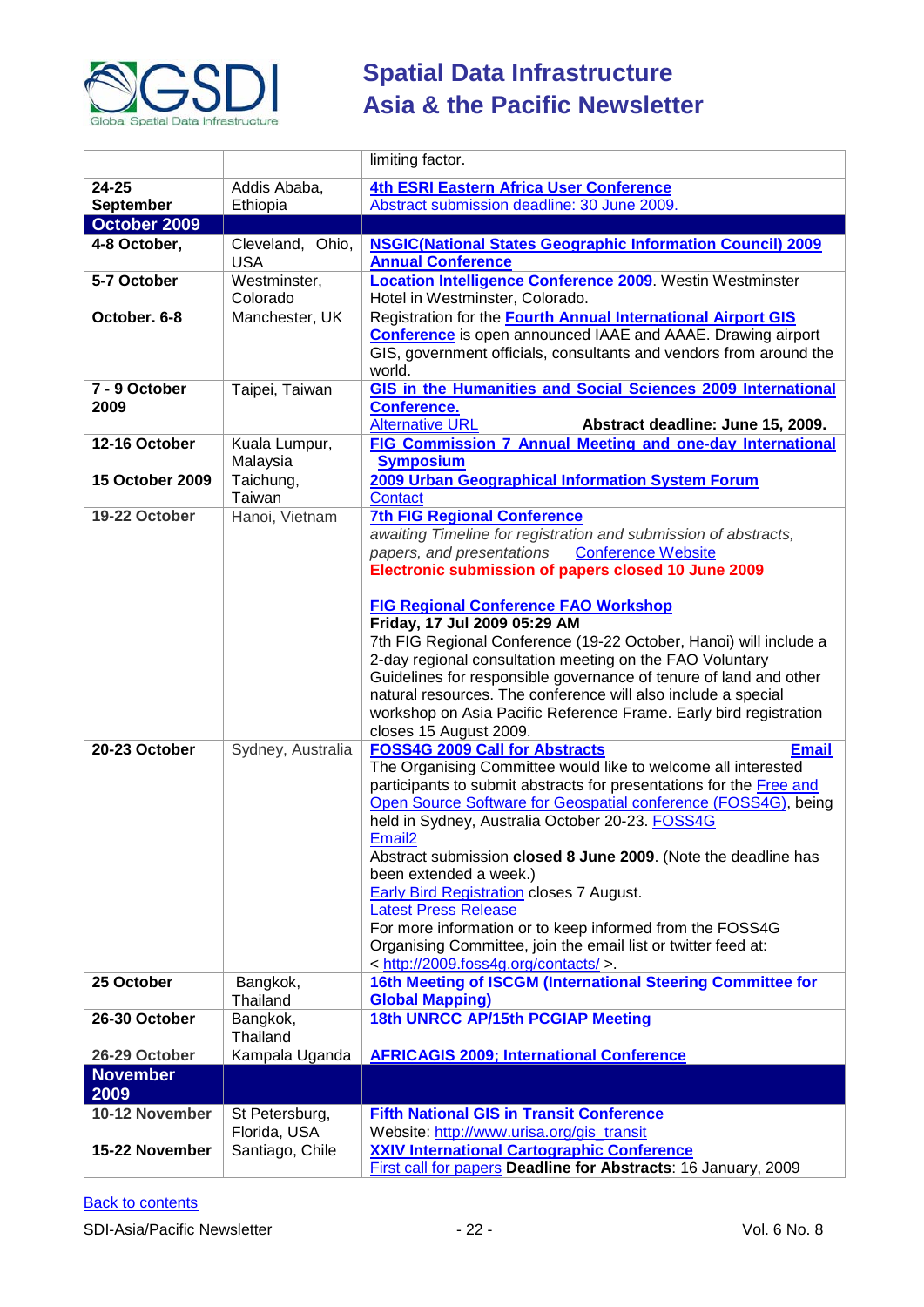

| $16 - 19$       | San Antonio,      | <b>ASPRS / MAPPS 2009 Fall Conference</b>                                                                                                |
|-----------------|-------------------|------------------------------------------------------------------------------------------------------------------------------------------|
| <b>November</b> | Texas, USA        |                                                                                                                                          |
| 17-20 November  | Denver, USA       | 7th William T. Pecora Memorial Remote Sensing Symposium                                                                                  |
|                 |                   | E-mail                                                                                                                                   |
| 25-27 November  | Hyderabad, India  | <b>ISPRS Workshop on Geospatial Data Cyber Infrastucture</b>                                                                             |
|                 |                   | The ISPRS is inviting abstracts for an international workshop on                                                                         |
|                 |                   | Geospatial Data Cyber Infrastructure and Real-time Services, with                                                                        |
|                 |                   | an emphasis on Disaster Management (25-27 November,<br>Hyderabad). Themes include web-based geospatial services, data                    |
|                 |                   | management, predicitve modelling for disaster management,                                                                                |
|                 |                   | decision support systems and participatory mapping using high                                                                            |
|                 |                   | resolution imagery. Abstracts are due 15 August 2009.                                                                                    |
| 30 November -   | Sydney, Australia | <b>GeoComputation 2009</b>                                                                                                               |
| 2 December      | (Univ NSW)        | <b>Call for Papers</b>                                                                                                                   |
|                 |                   | The 10th International Conference on GeoComputation                                                                                      |
|                 |                   | Contributors are invited to submit extended abstracts, which will be                                                                     |
|                 |                   | reviewed for inclusion in the conference program.<br>The abstracts should be sent as either Word documents or pdf files                  |
|                 |                   | to geocomputation@unsw.edu.au                                                                                                            |
|                 |                   | Files larger than 1Mb should be sent as zipped archives. The                                                                             |
|                 |                   | submission deadline is 30 June 2009. Authors will be notified of                                                                         |
|                 |                   | acceptance/rejection in the end of August 2009.                                                                                          |
|                 |                   | Any questions regarding the submission and publication process                                                                           |
|                 |                   | should be addressed to geocomputation@unsw.edu.au                                                                                        |
| <b>December</b> |                   |                                                                                                                                          |
| 2009<br>$1 - 4$ | Suva, Fiji        | <b>Pacific GIS and RS User Conference</b>                                                                                                |
| <b>December</b> |                   | University of the South Pacific, Suva, Fiji<br>Website                                                                                   |
|                 |                   | Since the first Pacific GIS & RS Conference in 1999, this annual                                                                         |
|                 |                   | event has attracted many participants, from near and far. Each year                                                                      |
|                 |                   | the range of GIS & RS technologies presented cover an array of                                                                           |
|                 |                   | applications including the management of resources of the small                                                                          |
|                 |                   | island Pacific nations. Shallow water bathymetry derived from<br>satellite imagery, forest function maps to identify areas for to be     |
|                 |                   | protected, areas identified for developments in flood zones are                                                                          |
|                 |                   | some of the applications where the development of GIS & RS in the                                                                        |
|                 |                   | region have been applied in various sectors. As with previous                                                                            |
|                 |                   | conferences, there are no fees levied for those wishing to attend.                                                                       |
| $1 - 3$         | Gold Coast,       | Organisers of the International Global Navigation Satellite                                                                              |
| <b>December</b> | Australia         | Systems Society's (IGNSS) 2009 symposium and exhibition (1-3                                                                             |
|                 |                   | December, Gold Coast, Australia) are calling for papers. Abstracts                                                                       |
|                 |                   | should have been submitted by 24 July 2009. The Society will<br>present three award plaques on the last day of the symposium for         |
|                 |                   | the best papers and exhibition booth.                                                                                                    |
| $1 - 3$         | Moscow, Russia    | <b>Scanex 4th International Conference "Earth from Digital Space</b>                                                                     |
| <b>December</b> |                   | - the most effective solutions"<br><b>Email</b>                                                                                          |
| $2 - 4$         | Feria Valencia,   | The 5th Edition of the gvSIG Conference organized by the                                                                                 |
| <b>December</b> | Spain             | Regional Ministry of Infrastructure and Transport (CIT), will be held                                                                    |
|                 |                   | at the Feria Valencia Convention and Exhibition Center, and will                                                                         |
|                 |                   | once again host the eclipseDay.                                                                                                          |
|                 |                   | The call for papers for the Fifth Edition of the gvSIG conference is<br>now open. As of today communication proposals can be sent to the |
|                 |                   | email address to be evaluated by the scientific committee as to their                                                                    |
|                 |                   | inclusion in the conference program. There are two types of                                                                              |
|                 |                   | communication: paper or poster. Information regarding to                                                                                 |
|                 |                   |                                                                                                                                          |
|                 |                   | regulations on communication presentations can be found in the                                                                           |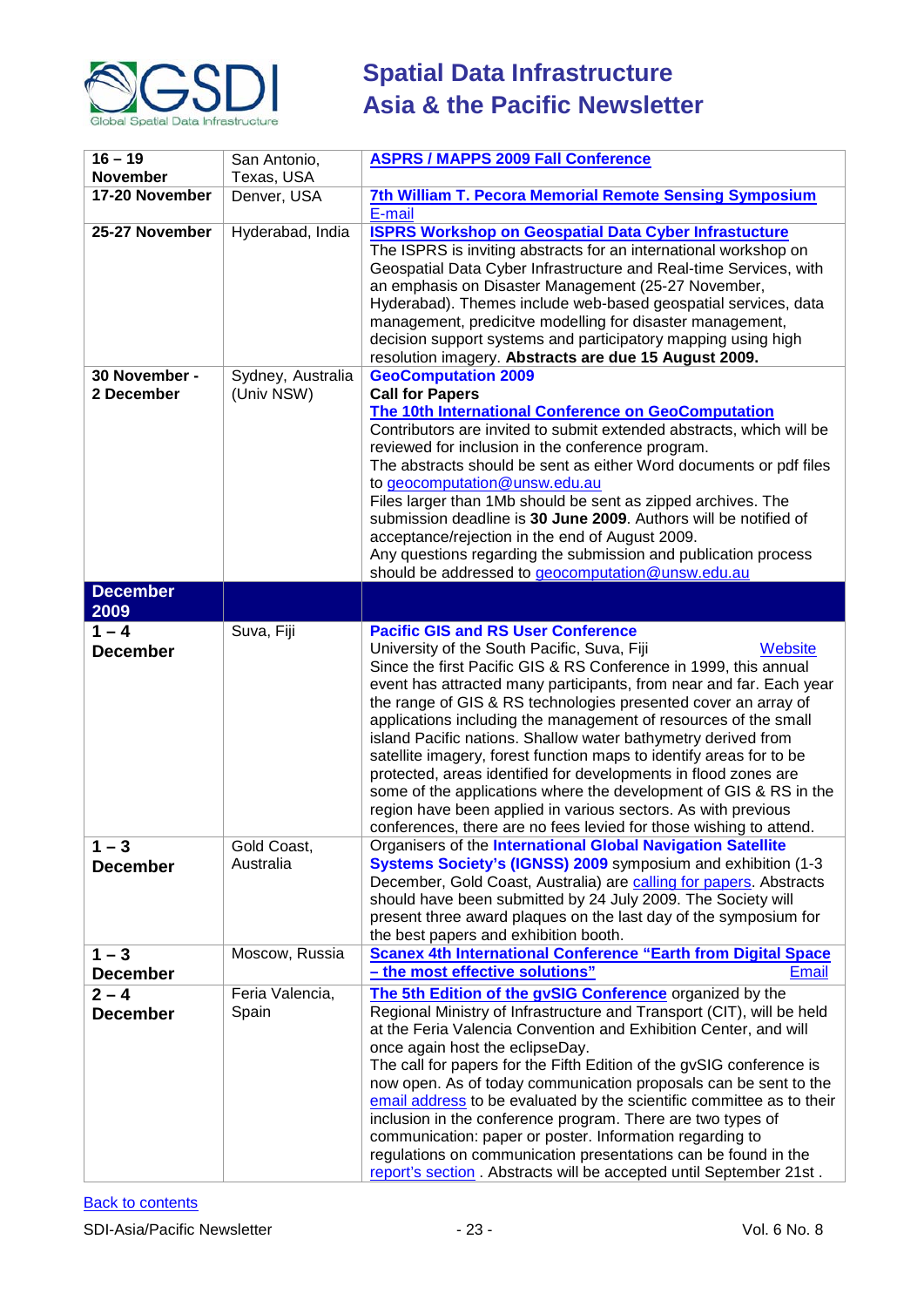

|                         |                      | See also < http://jornadas.gvsig.org/how-to-collaborate ><br>email to.                                                                                                                                                                                                                                                                                                                                                                                                                                                                                                    |
|-------------------------|----------------------|---------------------------------------------------------------------------------------------------------------------------------------------------------------------------------------------------------------------------------------------------------------------------------------------------------------------------------------------------------------------------------------------------------------------------------------------------------------------------------------------------------------------------------------------------------------------------|
| $17 - 18$               | Ahmedabad,           | ISPRS International Workshop on "Impact of Climate Change                                                                                                                                                                                                                                                                                                                                                                                                                                                                                                                 |
| <b>December</b>         | India                | on Agriculture"<br>The Last Date for Abstract Submission Extended to 31-July-<br>2009                                                                                                                                                                                                                                                                                                                                                                                                                                                                                     |
| <b>February 2010</b>    |                      |                                                                                                                                                                                                                                                                                                                                                                                                                                                                                                                                                                           |
| 2-4 February            | Torino, Italy        | <b>Gi4DM 2010 Call for Papers</b><br>Organisers of the International Symposium on Geo-information<br>for Disaster Management (Gi4DM 2010) have issued a call for<br>papers related to the conference theme, 'Remote Sensing and<br>Geo-Information for Environmental Emergencies'. Invitation is also<br>open for contributions covering crisis management in any phase.<br>The deadline for abstracts is 31 July 2009.                                                                                                                                                   |
| <b>April 2010</b>       |                      |                                                                                                                                                                                                                                                                                                                                                                                                                                                                                                                                                                           |
| <b>11-16 April</b>      | Sydney,<br>Australia | International Federation of Surveyors (FIG) Congress 2010<br><b>Contact</b><br>email<br>The deadline for submission of abstracts is 22 September<br>2009.<br><b>Alternative URL</b><br><b>UPDATE:</b> FIG 2010 Pre-Congress Program<br>Online registration is now open for the FIG surveying congress<br>to be held in Sydney, 11-16 April 2010. A local surveyor, John<br>Brock, has arranged a history seminar on the two days leading<br>up to the congress (9-10 April). Technical tours have also been<br>organised, including a boat trip to historic Fort Denison. |
| 25-29 April             | Phoenix, Arizona     | <b>2010 GITA</b><br>Submit your abstract for the 2010 Geospatial Infrastructure<br>Solutions Conference! The deadline is August 31, 2009.                                                                                                                                                                                                                                                                                                                                                                                                                                 |
| Date to be<br>announced | Taipei               | ASIA GIS 2010 Conference further details to be announced                                                                                                                                                                                                                                                                                                                                                                                                                                                                                                                  |
| <b>May 2010</b>         |                      |                                                                                                                                                                                                                                                                                                                                                                                                                                                                                                                                                                           |
| 26-28 May               | Kong Kong            | The 14th International Symposium on Spatial Data Handling<br>Organisers are inviting abstracts related to the theme Theory,<br>Modelling and Concepts in Geospatial Information Science. The<br>event will explore topics such as digital cartography, data modelling<br>for social science and interoperability. The deadline for abstracts is<br>31 August. Pdf flyer available at International Symposium<br>Announcement                                                                                                                                              |
| <b>July 2010</b>        |                      |                                                                                                                                                                                                                                                                                                                                                                                                                                                                                                                                                                           |
| $5 - 7$ July            | Vienna               | 100 Years ISPRS: Call for Papers<br>Organisers of the ISPRS Commission VII Symposium (5-7 July<br>2010, Vienna) are inviting papers relating to the theme, 100 Years<br>ISPRS - Advancing Remote Sensing Science. They are particularly<br>seeking contributions that critically review major research areas in<br>remote sensing. The deadline for full-paper review is 28 November<br>2009. The deadline for abstract-only review is 28 February 2010.                                                                                                                  |
| October 2010            |                      |                                                                                                                                                                                                                                                                                                                                                                                                                                                                                                                                                                           |
| 18-22 October           | <b>Singapore</b>     | <b>GSDI 12 World Conference - Realising Spatially Enabled</b><br><b>Societies</b><br>In conjunction with the 16th PCGIAP Annual Meeting.                                                                                                                                                                                                                                                                                                                                                                                                                                  |

### **[Back to contents](#page-0-0)**

To subscribe to SDI-AP, please do so <u>online</u>. To contact please <u>email</u> the editors. [Global Spatial Data Infrastructure Association.](http://www.gsdi.org/)